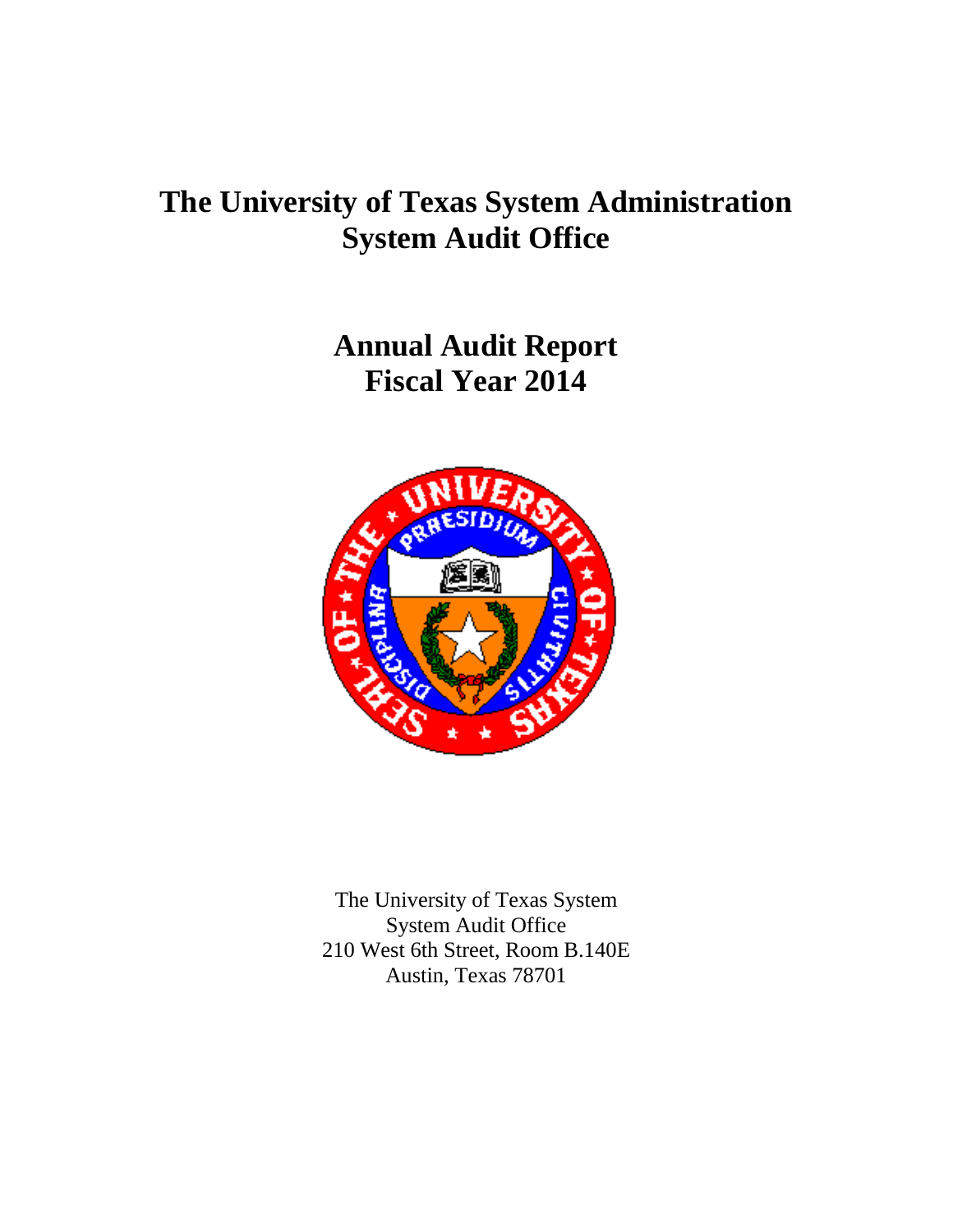### **TABLE OF CONTENTS**

| IV. CONSULTING ENGAGEMENTS & NON-AUDIT SERVICES COMPLETED  17 |  |
|---------------------------------------------------------------|--|
|                                                               |  |
|                                                               |  |
|                                                               |  |
|                                                               |  |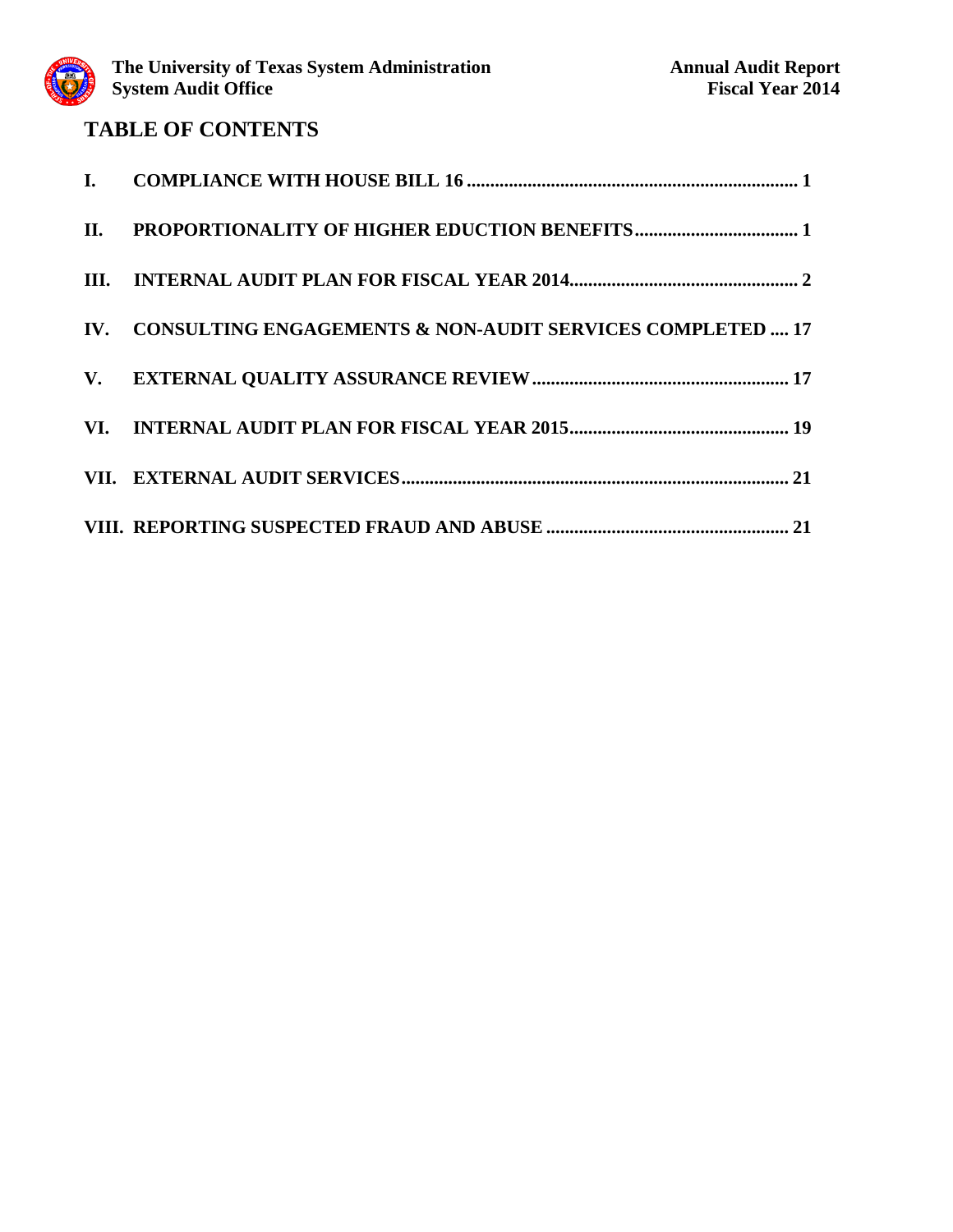<span id="page-2-0"></span>

### **I. Compliance with House Bill 16**

The System Audit Office FY 2014 Internal Audit Annual Report, which includes its approved FY 2015 Annual Audit Plan (see Section VI), a summary of weaknesses/concerns and related actions taken resulting from the FY 2014 Annual Audit Plan (see Section III) can be found on the UT System website (specifically, the "Reports to State" webpage [http://www.utsystem.edu/documents/reports-state\)](http://www.utsystem.edu/documents/reports-state).

### **II. Planned Work Related to the Proportionality of Higher Education Benefits**

At the request of the Governor, an internal audit of the proportionality of higher education benefits process is underway during the first quarter of fiscal year 2015. A consistent audit methodology has been deployed across the UT System that will assess the reporting process and accuracy of benefits funding information provided to the State Comptroller as applicable under the General Appropriations Act, Article IX, Sec. 6.08: Benefits Paid Proportional by Fund.

The audit conducted by the System Audit Office has the objective to ensure that proportional benefits by fund are accurately calculated and applied according to the established statutory guidelines. The scope of the audit includes benefits funding proportionality reporting for appropriation year (AY) 2013. Risk of material error in reporting accuracy for years prior to AY 2013 is being assessed based on audit results and additional testing of prior appropriation years performed if necessary.

The audit methodology includes review of source information obtained from the internal accounting system and the State's Uniform Statewide Accounting System (USAS), review of the benefits proportionality reporting process with relevant staff, validation of the accuracy of information and proportional funding calculations reported to the State Comptroller on the Benefits Proportionality by Fund Report (APS 011), and testing to verify eligibility of employee benefits paid with appropriated funds.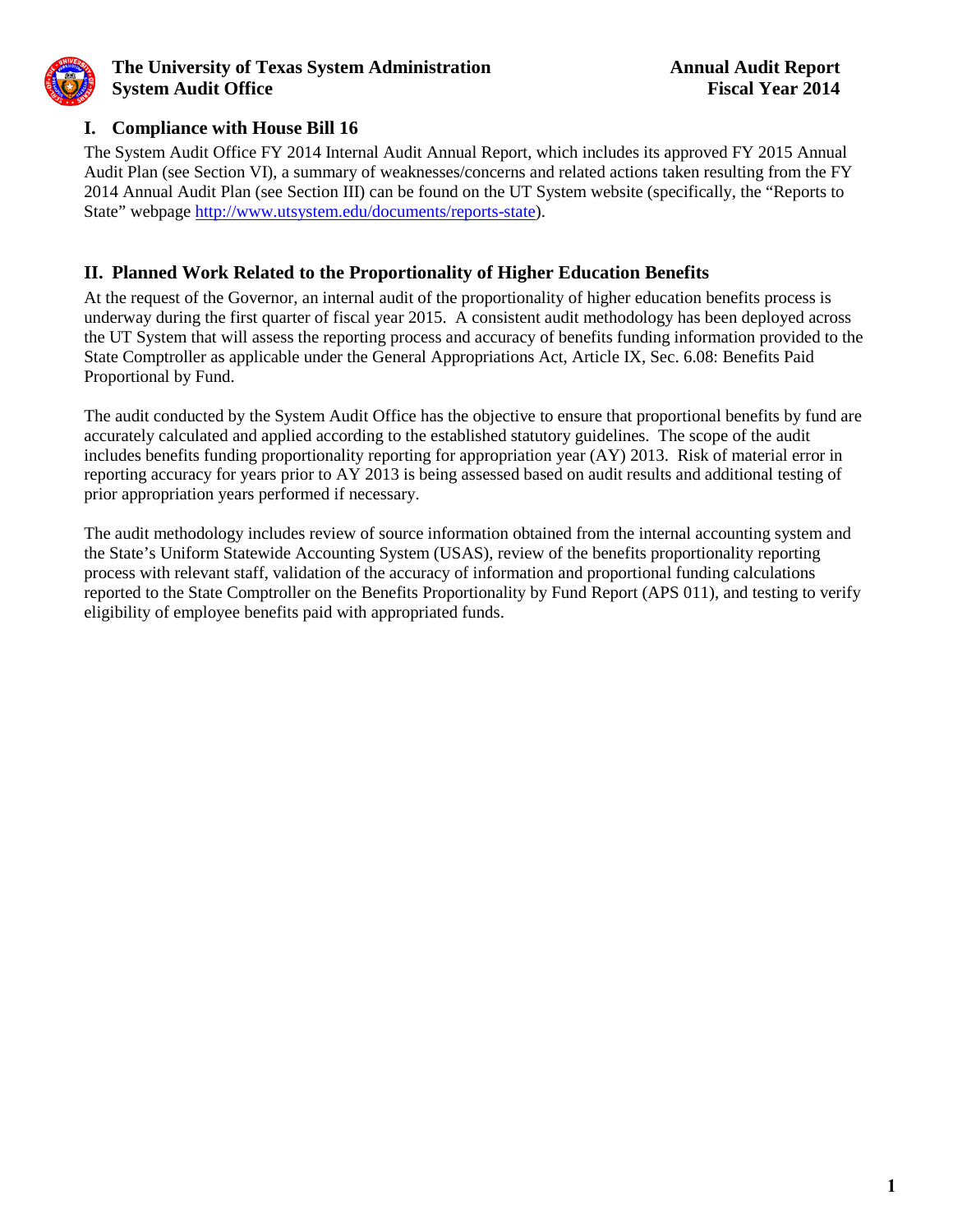<span id="page-3-0"></span>

### **III.Internal Audit Plan for Fiscal Year 2014**

| FY 2014 Audit Plan - Engagements                                                        | <b>Status of Plan</b>  |
|-----------------------------------------------------------------------------------------|------------------------|
| <b>Financial</b>                                                                        |                        |
| FY 2013 System Administration & Consolidated & UTIMCO Financial Audit Assistance        | Deloitte Report        |
| FY 2013 UTS 142.1 Account Reconciliations & Subcertifications Audit                     | 11/20/13               |
| Financial Audit - UT Permian Basin (FY13 year-end work)                                 | 02/28/14               |
| Guidance to the Institutions on FY 2013 & FY 2014 Systemwide Financial Audit Assistance | Complete - Report N/A  |
| FY 2014 System Administration & Consolidated Financial Audit Assistance (interim)       | Deloitte Report        |
| FY 2014 UTIMCO Financial Statement Audit Assistance (interim)                           | Cancelled              |
| <b>Financial Controls Audit</b>                                                         | 05/23/14               |
| NCAA Agreed-Upon Procedures at UT Arlington                                             | 01/15/14               |
| NCAA Agreed-Upon Procedures at UT El Paso                                               | 01/06/14               |
| NCAA Agreed-Upon Procedures at UT San Antonio                                           | 01/10/14               |
| NCAA Agreed-Upon Procedures at UT Pan American                                          | 01/15/14               |
| <b>Financial Controls Audit</b>                                                         | 10/22/13               |
| UT Austin Jackson Estate Audit                                                          | 11/13/13               |
| Operational                                                                             |                        |
| University Lands Lease Sale Process Review                                              | 07/21/14               |
| Executive Travel and Entertainment Expenses Audit                                       | In Progress            |
| Presidential Travel, Entertainment & University Residence Maintenance Expense Audits    | In Progress            |
| UTIMCO CEO/CIO Travel and Other Expenses Audit                                          | Postponed              |
| Oil and Gas Producers Audits                                                            | Postponed              |
| EOG Resources Oil & Gas Audit                                                           | 10/01/13               |
| UTIMCO Separately Invested Funds Audit                                                  | 10/15/13               |
| Compliance                                                                              |                        |
| Cancer Prevention Research Institute of Texas (CPRIT) Audit                             | Cancelled              |
| Guidance Provided to Institutions related to the CPRIT Grant Audits                     | Complete - Report N/A  |
| Guidance Provided to Institutions related to Proportional Benefits Audits               | In Progress            |
| UT Southwestern Practice Plan Compensation Audit                                        | 09/08/14               |
| UTHSC-T Practice Plan PQRS Audit                                                        | In Progress            |
| Guidance Provided to the Institutions related to the Practice Plan Audits               | Complete - Report N/A  |
| Academic Workload Audit                                                                 | Postponed              |
| UTHSC-Houston Practice Plan Compensation Audit                                          | 11/12/13               |
| <b>Managed Care Consulting</b>                                                          | Cancelled              |
| <b>Information Technology</b>                                                           |                        |
| <b>Institutional Implementation of PeopleSoft</b>                                       | Complete - Report N/A  |
| Laptop Encryption/IT Inventory Audit (including TAC 202)                                | 11/06/13               |
| Shibboleth Audit                                                                        | 08/29/14               |
| <b>Follow Up</b>                                                                        |                        |
| System Audit Office Follow Up FY 2014                                                   | Various Memos          |
| Projects                                                                                |                        |
| <b>UTMDACC Procurement Special Project</b>                                              | 11/12/13               |
| UT Austin Procurement Special Project                                                   | In Progress            |
| Proposed Restructuring of Internal Audit                                                | In Progress-Report N/A |
| UT Austin Law School Special Request Project                                            | 11/05/13               |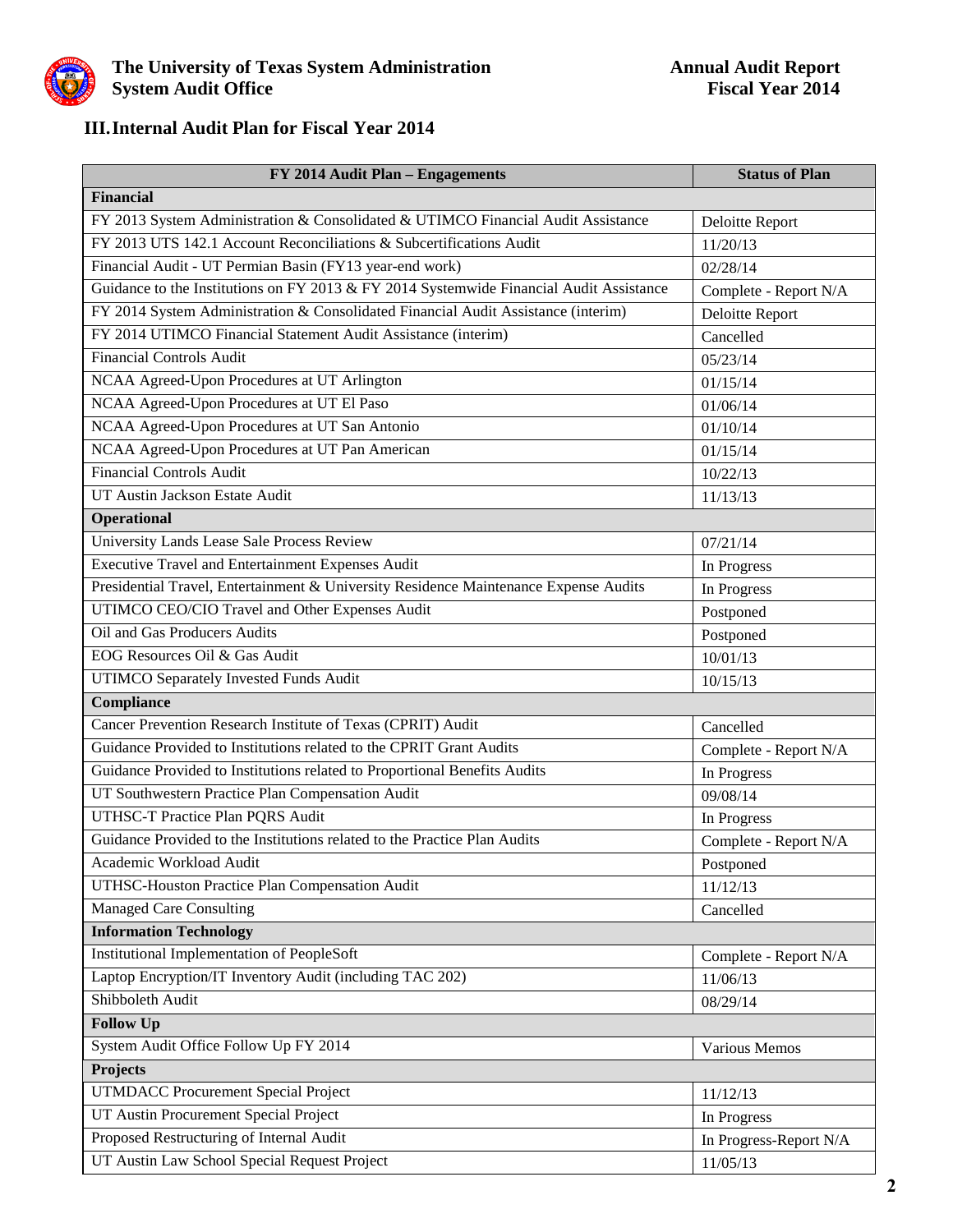

| FY 2014 Audit Plan - Operations                                               | <b>Status of Plan</b> |
|-------------------------------------------------------------------------------|-----------------------|
| Management of the Internal Audit Activity                                     | Complete - Report N/A |
| General Audit Assistance to System Administration Departments                 | Complete - Report N/A |
| System Audit Office Annual Audit Plan and Risk Assessment Development Process | Complete - Report N/A |
| System Audit Office Quality Assurance Review Program Activities               | Complete - Report N/A |
| System Administration Internal Audit Committee                                | Complete - Report N/A |
| TeamMate and Website Updates                                                  | Complete - Report N/A |
| UTIMCO Meetings and Oversight Activities                                      | Complete - Report N/A |
| Institution Liaison Activities (Guidance/Assistance to Institutions)          | Complete - Report N/A |
| FY15 SW Annual Audit Plan Guidance/Preparation & Institutional Presentations  | Complete - Report N/A |
| <b>ACMR Committee and Board of Regents Meetings</b>                           | Complete - Report N/A |
| <b>Internal Audit Council</b>                                                 | Complete - Report N/A |
| Quality Assurance Review Participation at Other Institutions                  | Complete - Report N/A |
| Fraud and Investigation Tracking                                              | Complete - Report N/A |
| Metrics Tracking & Reporting                                                  | Complete - Report N/A |
| State Auditor's Office Reporting and Requests                                 | Complete - Report N/A |
| FY 2014 Audit Plan - Initiatives                                              | <b>Status of Plan</b> |
| Institutional Audit Committee Independence and Capability                     | Ongoing - Report N/A  |
| Internal Audit Mission, Values and Supporting Operations                      | Ongoing - Report N/A  |
| <b>Risk Assessment Methodology</b>                                            | Ongoing - Report N/A  |
| Audit and Reporting Models                                                    | Ongoing - Report N/A  |
| <b>Team Competencies</b>                                                      | Ongoing - Report N/A  |
| Internal Audit Metrics and Quality Program                                    | Ongoing - Report N/A  |

### *Deviations from Audit Plan Submitted:*

The System Audit Office completed all engagements on its FY 2014 annual audit plan with the exceptions noted above as "in progress" and the deviations noted below. Audits in progress at the end of FY 2014 were carried forward for completion in FY 2015. There was a deficit in the fiscal year's available hours due to actual vacancies exceeding estimated vacancies and the addition of projects requested after the original annual audit plan was approved. In order to compensate, changes from the original, approved FY 2014 annual audit plan were presented to and approved by the UT System Administration Internal Audit Committee throughout the fiscal year.

### *Hours Cancelled or Reduced:*

- FY 2014 UT System Financial Interim Audit Assistance
- FY 2014 UTIMCO Financial Interim Audit Assistance
- System Administration CPRIT Audit
- Managed Care Consulting
- Audit and Reporting Models and Team Competencies Initiatives

### *Hours Added to FY 2014 annual audit plan:*

- UT Austin Procurement Special Project
- Development of procedures for the Proportional Benefits Audits
- Preparation for Proposed Restructuring of Internal Audit

### *Hours Postponed for Consideration in the FY 2015 annual audit plan:*

- Academic Workload Audit
- UTIMCO CEO/CIO Travel and Other Expenses Audit
- Oil and Gas Producers Audit

A summary table of recommendations made to address issues identified from FY 2014 engagements, the actions taken by management, and the current implementation status is included on the following pages to address HB16 web site posting requirements.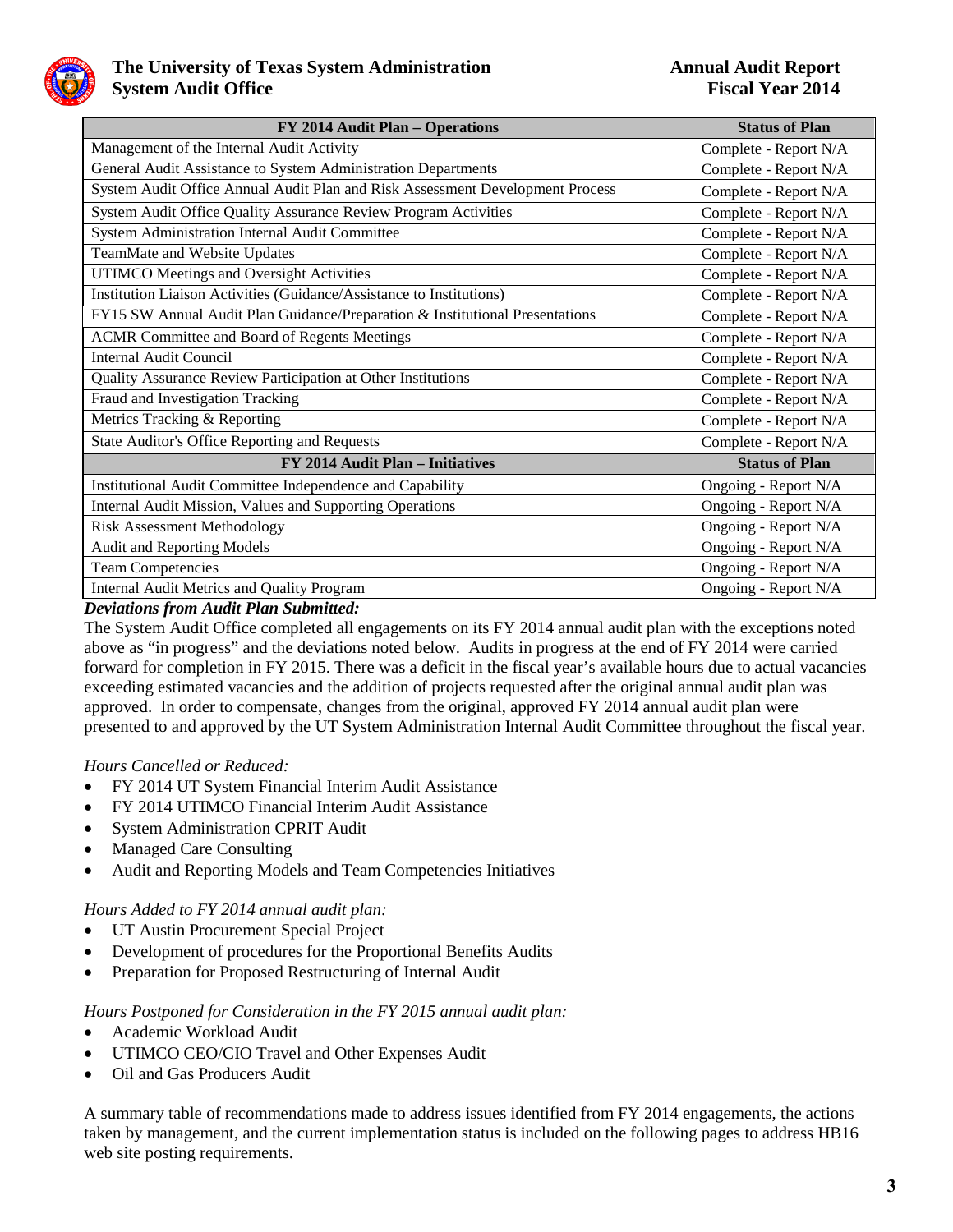

| <b>Report Date</b> | <b>Report Name</b>                                      | <b>Recommendations to address Issues</b>                                                                                                                                                                                                                                                                                                                                                                                                                                                                                                                                                                                                                                                                                                                                                                                                                                                                                                  | <b>Management Response/Action Plan</b>                                                                                                                                                                                                                                                                                                                                                                              | <b>Status</b>                |
|--------------------|---------------------------------------------------------|-------------------------------------------------------------------------------------------------------------------------------------------------------------------------------------------------------------------------------------------------------------------------------------------------------------------------------------------------------------------------------------------------------------------------------------------------------------------------------------------------------------------------------------------------------------------------------------------------------------------------------------------------------------------------------------------------------------------------------------------------------------------------------------------------------------------------------------------------------------------------------------------------------------------------------------------|---------------------------------------------------------------------------------------------------------------------------------------------------------------------------------------------------------------------------------------------------------------------------------------------------------------------------------------------------------------------------------------------------------------------|------------------------------|
| 10/01/13           | EOG Oil and Gas Audit                                   | Details on the observations/findings, recommendations<br>and implementation status from oil and gas company audit<br>reports are not included pursuant to Texas Education<br>Code, Section 66.81.                                                                                                                                                                                                                                                                                                                                                                                                                                                                                                                                                                                                                                                                                                                                         | Details on the observations/findings, recommendations<br>and implementation status from oil and gas company<br>audit reports are not included pursuant to Texas<br>Education Code, Section 66.81.                                                                                                                                                                                                                   | Follow-up to<br>be performed |
| 10/15/13           | UTIMCO Separately Invested<br>Funds Audit               | Recommendation 1: To complement cross-training,<br>UTIMCO should augment the current SIF-related<br>documentation so that the overall general processes are<br>cohesively organized and also integrate how specific<br>interrelated procedures fit within them, which will provide<br>a more complete description of the diverse aspects of the<br>SIFs. Existing documentation may be supplemented with<br>additional information or used in conjunction with<br>documents already use. UTIMCO may also consider<br>whether it would be beneficial to summarize key<br>information, such as specific distribution terms, donor<br>investment restrictions, or other relevant elements from<br>the endowment agreement and trust instrument documents<br>that are maintained. Such a summary document could be<br>used as reference by any staff member who is not already<br>familiar with the particular aspects of a specific account. | Management's Response 1: Management will review<br>the current procedures and augment the SIF related<br>documentation so the overall general processes are<br>cohesively organized and integrated.                                                                                                                                                                                                                 | Implemented                  |
| 10/22/13           | <b>Financial Controls Audit</b>                         | <b>Recommendation 1:</b> The Office of Strategic Initiatives<br>should ensure that account reconciliations are performed<br>and reviewed in a timely manner.                                                                                                                                                                                                                                                                                                                                                                                                                                                                                                                                                                                                                                                                                                                                                                              | Management Response 1: Reconciliations are now<br>current (or have been current since April 2013) and are<br>being performed within the timeframe recommended by<br>UT System Internal Audit. OSI will continue to perform<br>reconciliations in a timely manner.                                                                                                                                                   | Implemented                  |
| 11/06/13           | Laptop Encryption & IT<br>Inventory Audit (TAC 202)     | None                                                                                                                                                                                                                                                                                                                                                                                                                                                                                                                                                                                                                                                                                                                                                                                                                                                                                                                                      | None                                                                                                                                                                                                                                                                                                                                                                                                                | N/A                          |
| 11/12/13           | <b>UTHSC-H Practice Plan</b><br>Compensation Plan Audit | <b>Recommendation 1:</b> The dean should ensure that the<br>departments document compensation practices that are<br>variations of or otherwise not included within the Medical<br>School's Compensation Plan. The documented<br>compensation practices should clearly define:<br>• specific benchmarks that are used, including those<br>applicable to certain sub-specialties;<br>· on-call requirements and other variable, non-incentive<br>compensation, such as overtime;<br>• the departmental metrics used to evaluate faculty<br>performance and productivity;<br>• how departmental incentive compensation is determined;<br>and<br>· limitations to awarding incentives.<br>During the process of documenting the departmental<br>compensation practices, the departmental chairs should<br>seek the input from their respective faculty. To ensure                                                                             | Management Response 1: We agree that any<br>department's significant, "local" variations from the<br>Medical School's overall compensation practices should<br>be documented and communicated to faculty. This<br>information has been communicated to department<br>chairs during their annual reviews. The Dean's office<br>will approve and retain all such departmental<br>compensation practice documentation. | Follow-up to<br>be performed |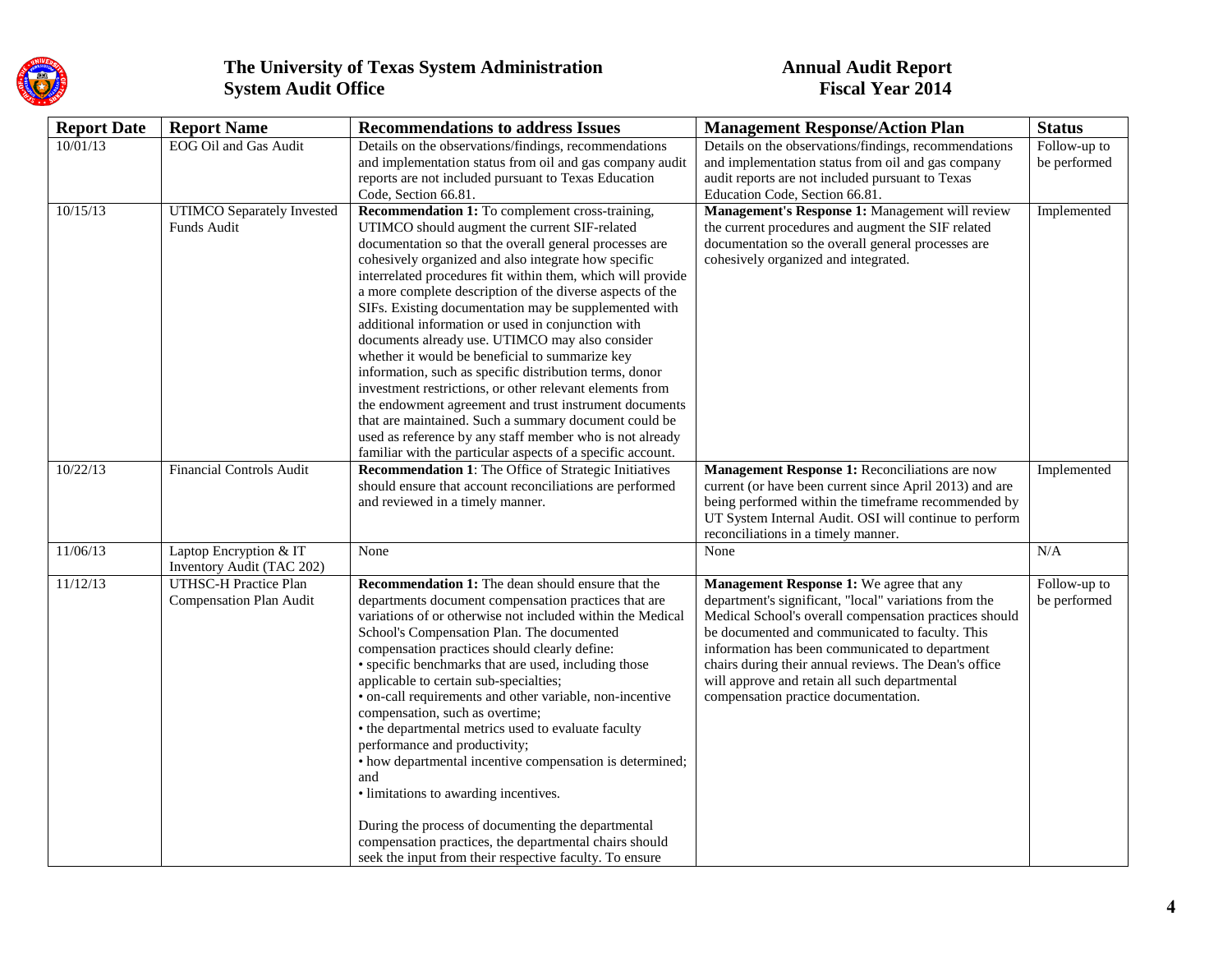

| <b>Report Date</b> | <b>Report Name</b> | <b>Recommendations to address Issues</b>                                                                                                                                                                                                                                                                                                                                                                                                                                                                                                                                                                                                                                                                                                                                                                                                                | <b>Management Response/Action Plan</b>                                                                                                                                                                                                                                                                                                                                                                                                                                  | <b>Status</b>                |
|--------------------|--------------------|---------------------------------------------------------------------------------------------------------------------------------------------------------------------------------------------------------------------------------------------------------------------------------------------------------------------------------------------------------------------------------------------------------------------------------------------------------------------------------------------------------------------------------------------------------------------------------------------------------------------------------------------------------------------------------------------------------------------------------------------------------------------------------------------------------------------------------------------------------|-------------------------------------------------------------------------------------------------------------------------------------------------------------------------------------------------------------------------------------------------------------------------------------------------------------------------------------------------------------------------------------------------------------------------------------------------------------------------|------------------------------|
|                    |                    | alignment with strategic initiatives and anticipated growth<br>in the clinical practice, the dean should review and<br>approve the documented departmental plans or practices.<br>In addition, the chairs should provide the final<br>documented departmental compensation plans or practices<br>to their respective faculty.                                                                                                                                                                                                                                                                                                                                                                                                                                                                                                                           |                                                                                                                                                                                                                                                                                                                                                                                                                                                                         |                              |
|                    |                    | <b>Recommendation 2:</b> The Medical School's<br>Compensation Plan should be updated to require that the<br>departments document compensation plans and/or<br>practices must be reviewed and approved by the dean and<br>to reflect changes in the research incentive compensation,<br>pending their final approval. The dean should also solicit<br>input from faculty on prospective Compensation Plan<br>changes and could use the Faculty Compensation<br>Advisory Committee to facilitate this process. Lastly, the<br>dean should ensure that the updated plan is submitted to<br>the UT System Executive Vice Chancellor for Health<br>Affairs for review and approval.                                                                                                                                                                          | Management Response 2: If the research incentive<br>compensation practices are changed, we will document<br>this. If there are "prospective Compensation Plan<br>changes, "we will seek faculty input and, likely, have<br>the Faculty Compensation Advisory Committee review<br>such changes as well. See our responses to the previous<br>recommendation.                                                                                                             | Follow-up to<br>be performed |
|                    |                    | <b>Recommendation 3:</b> We commend UTHealth on its<br>active efforts in attempting to clarify the role of the<br>Faculty Compensation Advisory Committee within the<br>draft Medical School Bylaws. As part of this effort,<br>UTHealth should develop clear policies and procedures<br>that define the purpose and role of the committee that is<br>consistent with the MSRDP bylaws, the size of the<br>committee, mechanism for selecting members from<br>faculty, term requirements and limitations, ex-officio<br>members (if any), meeting frequency, and quorum<br>requirements. Additionally, the compensation plan should<br>be updated to clarify the role of the Faculty Compensation<br>Advisory Committee. Lastly, the Faculty Compensation<br>Advisory Committee should maintain minutes to<br>document their deliberations and actions. | Management's Response 3: We will improve policies<br>and procedures related to the purpose and role of the<br>Faculty Compensation Advisory Committee. This will<br>include a review of the consistency of this committee's<br>function, with respect to the MSRDP Bylaws. It will<br>also define the size of the committee, clarify members'<br>means of selection, their terms of service, meeting<br>frequency, etc. We will retain minutes of committee<br>meetings | Follow-up to<br>be performed |
|                    |                    | <b>Recommendation 4:</b> We commend the timely sharing of<br>clinical performance information that occurs frequently<br>with faculty. The monitoring and reporting of faculty<br>performance suggest that departments have requisite data<br>in which to complete and compile annual faculty<br>performance evaluations.<br>Consequently, we recommend that the dean:<br>• Ensure that annual faculty performance evaluations are<br>completed each year,                                                                                                                                                                                                                                                                                                                                                                                               | Management's Response 4: By January 31, 2014, we<br>will ensure that each Medical School faculty member<br>has received a documented performance evaluation. We<br>have already completed all chair reviews, as of October<br>15, 2013. And, these reviews included discussion of<br>goals and objectives. We will conform our rating scale<br>to that recommended by UT System.                                                                                        | Follow-up to<br>be performed |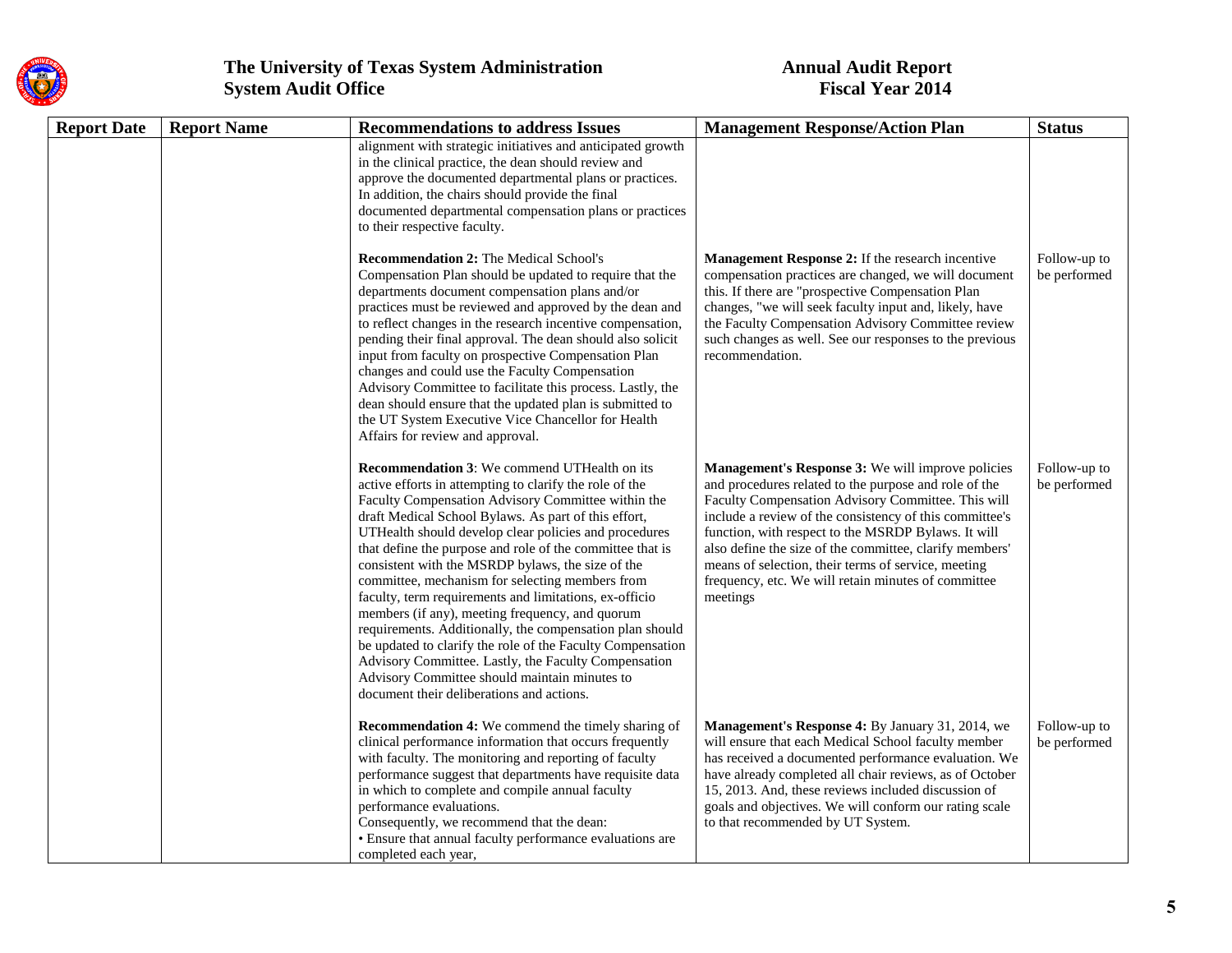

| <b>Report Date</b> | <b>Report Name</b>                | <b>Recommendations to address Issues</b>                                                                                                                                                                                                                                                                                                                                                                                                                                                                                                                                                                                                                                                                                                                                                                                                                                                                                                                                                                                                                                                                                                                                                                                                                                                                                                                                                                                                                                                                                                                                    | <b>Management Response/Action Plan</b>                                                                                                                                                                                                                                                                                                                                                                                                          | <b>Status</b>                |
|--------------------|-----------------------------------|-----------------------------------------------------------------------------------------------------------------------------------------------------------------------------------------------------------------------------------------------------------------------------------------------------------------------------------------------------------------------------------------------------------------------------------------------------------------------------------------------------------------------------------------------------------------------------------------------------------------------------------------------------------------------------------------------------------------------------------------------------------------------------------------------------------------------------------------------------------------------------------------------------------------------------------------------------------------------------------------------------------------------------------------------------------------------------------------------------------------------------------------------------------------------------------------------------------------------------------------------------------------------------------------------------------------------------------------------------------------------------------------------------------------------------------------------------------------------------------------------------------------------------------------------------------------------------|-------------------------------------------------------------------------------------------------------------------------------------------------------------------------------------------------------------------------------------------------------------------------------------------------------------------------------------------------------------------------------------------------------------------------------------------------|------------------------------|
|                    |                                   | • Evaluate the chairs annually and revise ratings such that<br>they are consistent with the UT System<br>rating categories, and<br>• Evaluate chairs on agreed upon goals and objectives.<br>To help streamline the annual review process, larger<br>departments should consider enlisting the support of<br>division directors, division chiefs, and others in<br>appropriate leadership roles to complete the faculty annual<br>evaluation process timely. Lastly, UTHealth should<br>compare its institutional performance evaluation policy<br>and practices to the UT System guidelines to strengthen<br>the annual performance evaluation process and determine<br>whether the institutional policy has the requisite elements.<br><b>Recommendation 5:</b> For on-call and casual pay<br>compensation supported by manual call schedules, the<br>clinical departments should ensure that faculty members<br>certify in writing that they were on-call and/or worked the<br>applicable shift, as applicable. Additionally, the faculty<br>supervisors and/or faculty schedulers should review and<br>document approval of the monthly schedules that are used<br>as supporting documentation for the manual schedules.<br>The approval signature should be accompanied by the<br>printed name. Approval should not be made by<br>administrative employees who do not have knowledge of<br>which faculty actually were on call or worked a scheduled<br>shift. For web-based scheduling system, the faculty<br>supervisors and or faculty schedulers should review and | Management's Response 5: The Medical School<br>agrees to implement appropriate controls for<br>verification and approval of on-call and casual pay<br>compensation.                                                                                                                                                                                                                                                                             | Follow-up to<br>be performed |
|                    |                                   | approve the final on-line schedule that is used as the basis<br>for determining on-call and casual pay.                                                                                                                                                                                                                                                                                                                                                                                                                                                                                                                                                                                                                                                                                                                                                                                                                                                                                                                                                                                                                                                                                                                                                                                                                                                                                                                                                                                                                                                                     |                                                                                                                                                                                                                                                                                                                                                                                                                                                 |                              |
| 11/13/13           | UT Austin Jackson Estate<br>Audit | <b>Recommendation 1:</b> The Foundation should periodically<br>review and, as necessary, update information and the<br>procedures to accurately reflect current practices.                                                                                                                                                                                                                                                                                                                                                                                                                                                                                                                                                                                                                                                                                                                                                                                                                                                                                                                                                                                                                                                                                                                                                                                                                                                                                                                                                                                                  | Management's Response 1: We will update our<br>procedures to make sure they include our current<br>organizational structure and practices. We will review<br>our procedures every year, but if a major change occurs,<br>procedures will be revised without delay.                                                                                                                                                                              | Implemented                  |
|                    |                                   | <b>Recommendation 2:</b> The Foundation should:<br>• Ensure the timely deposit of oil and gas royalties in<br>accordance with UTS 166.<br>• Ensure all checks are stamped with the date received.<br>• Limit access to the safe to only the designated custodians<br>and supervisors and, as part of limiting access, consider<br>alternatives for adequately safeguarding other assets that<br>may not need to be stored within a safe.                                                                                                                                                                                                                                                                                                                                                                                                                                                                                                                                                                                                                                                                                                                                                                                                                                                                                                                                                                                                                                                                                                                                    | Management's Response 2: The Financial Affairs staff<br>of the Foundation has reviewed and implemented new<br>procedures to ensure timely and secure processing of<br>check handling for royalty payments. The Accounting<br>Supervisor will oversee this process on a daily basis<br>while the Financial Affairs Administrative<br>Manager has oversight of check handling process and<br>acts as back-up for the Accounting Supervisor in his | Implemented                  |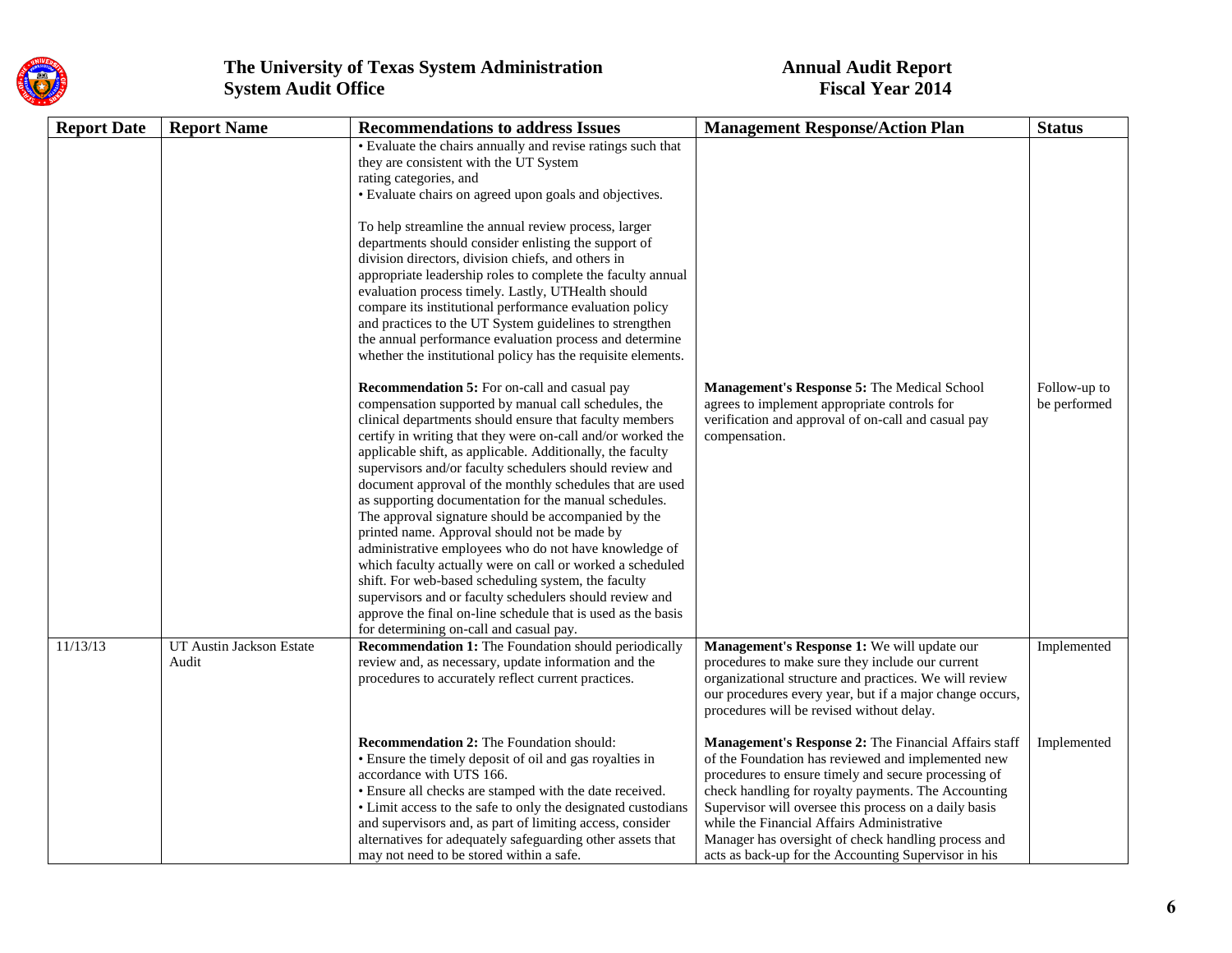

| <b>Report Date</b> | <b>Report Name</b> | <b>Recommendations to address Issues</b>                                                                                                                                                                                                                                                                                                                                                                                                                                                                                                                                                                                                                                                                                   | <b>Management Response/Action Plan</b>                                                                                                                                                                                                                                                                                                                                                                                                                                                                                                                                                                                                                                                                                                                                                                                                                                                                                                                             | <b>Status</b>                |
|--------------------|--------------------|----------------------------------------------------------------------------------------------------------------------------------------------------------------------------------------------------------------------------------------------------------------------------------------------------------------------------------------------------------------------------------------------------------------------------------------------------------------------------------------------------------------------------------------------------------------------------------------------------------------------------------------------------------------------------------------------------------------------------|--------------------------------------------------------------------------------------------------------------------------------------------------------------------------------------------------------------------------------------------------------------------------------------------------------------------------------------------------------------------------------------------------------------------------------------------------------------------------------------------------------------------------------------------------------------------------------------------------------------------------------------------------------------------------------------------------------------------------------------------------------------------------------------------------------------------------------------------------------------------------------------------------------------------------------------------------------------------|------------------------------|
|                    |                    | • Ensure that all employees who handle cash or checks<br>complete CW 505 - Cashier Training before<br>handling cash or checks                                                                                                                                                                                                                                                                                                                                                                                                                                                                                                                                                                                              | absence. The Accounting Supervisor will ensure that<br>the full-time front desk assistant or any employee who<br>handles cash or checks complete Cashier Training<br>(CW505) before handling cash or checks and that all<br>checks are stamped with the date received. All royalty<br>payments will be kept separate from all other deposits<br>in a secure location and stored in a safe. As of<br>November 7th, 2013 a safe has been purchased and<br>placed in the Accounting Supervisor's office; the office<br>is kept locked when not occupied. Access to the<br>aforementioned office is limited to Dean's management<br>while access to the safe is limited to the Foundation's<br>Financial Affairs staff, which includes the Assistant<br>Dean for Financial Affairs, Financial Affair<br>Administrative Manager and Accounting Supervisor; all<br>of whom are directly involved in the deposit process<br>and/or have oversight of the deposit process. |                              |
|                    |                    | <b>Recommendation 3:</b> The Foundation should obtain all<br>1099 forms from all operators that pay royalty interest,<br>retain its tax tracking spreadsheets in accordance with UT<br>Austin's document retention requirements, and ensure that<br>the resolution of the withheld taxes is clearly documented.<br>The Foundation should also consider documenting the<br>resolution of the withheld taxes as recorded in its<br>database. Lastly, the Foundation should request<br>reimbursement for the additional royalty due from the<br>audited properties in which taxes were withheld from the<br>royalty payments.                                                                                                 | Management's Response 3: We will make sure that all<br>the 1099 forms are received in order to reconcile taxes<br>for a particular year. We will update our spreadsheet<br>reconciliation yearly and we will contact the operators<br>(letters) to request the corresponding refund. We will<br>keep record of our communication with operators<br>regarding this issue and will make sure we document<br>the resolution of taxes withheld. We will consider<br>potential escalation for unresolved issues. In general,<br>we will request the refund for the total charged by the<br>operator in a particular year, and in particular we will<br>request refunds of the specific leases audited where<br>taxes were charged.                                                                                                                                                                                                                                      | Follow-up to<br>be performed |
|                    |                    | <b>Recommendation 4:</b> The Foundation should consider<br>incorporating the following to enhance the existing<br>processes as described below:<br>• Track properties previously tested to ensure that<br>previously tested properties are not unnecessarily retested<br>and to ensure that more properties are reviewed.<br>• For the decimal reconciliation process and production<br>reconciliation process, the Foundation analyzes the top 10<br>properties that have the highest cumulative payment<br>received by the Foundation since the transfer of the<br>Jackson Estate. The drawback of using a cumulative<br>payment approach is that it results in the same properties<br>being examined from year to year. | Management's Response 4: For the Gross Value<br>Reconciliation, we have created a spreadsheet with the<br>properties reviewed within the last 12 months and will<br>update it with new wells selected for the reports to<br>make sure the same properties are not selected. We will<br>modify the database query for the production<br>reconciliation in order to select the top I 0 properties for<br>the last year. The decimal reconciliation will include an<br>additional sample of I 0 properties selected randomly,<br>and we will keep a record (spreadsheet) to make sure<br>we don't repeat the sample. We will update the reports<br>to include the comment field to show how the<br>reconciliation differences are being investigated.                                                                                                                                                                                                                 | Implemented                  |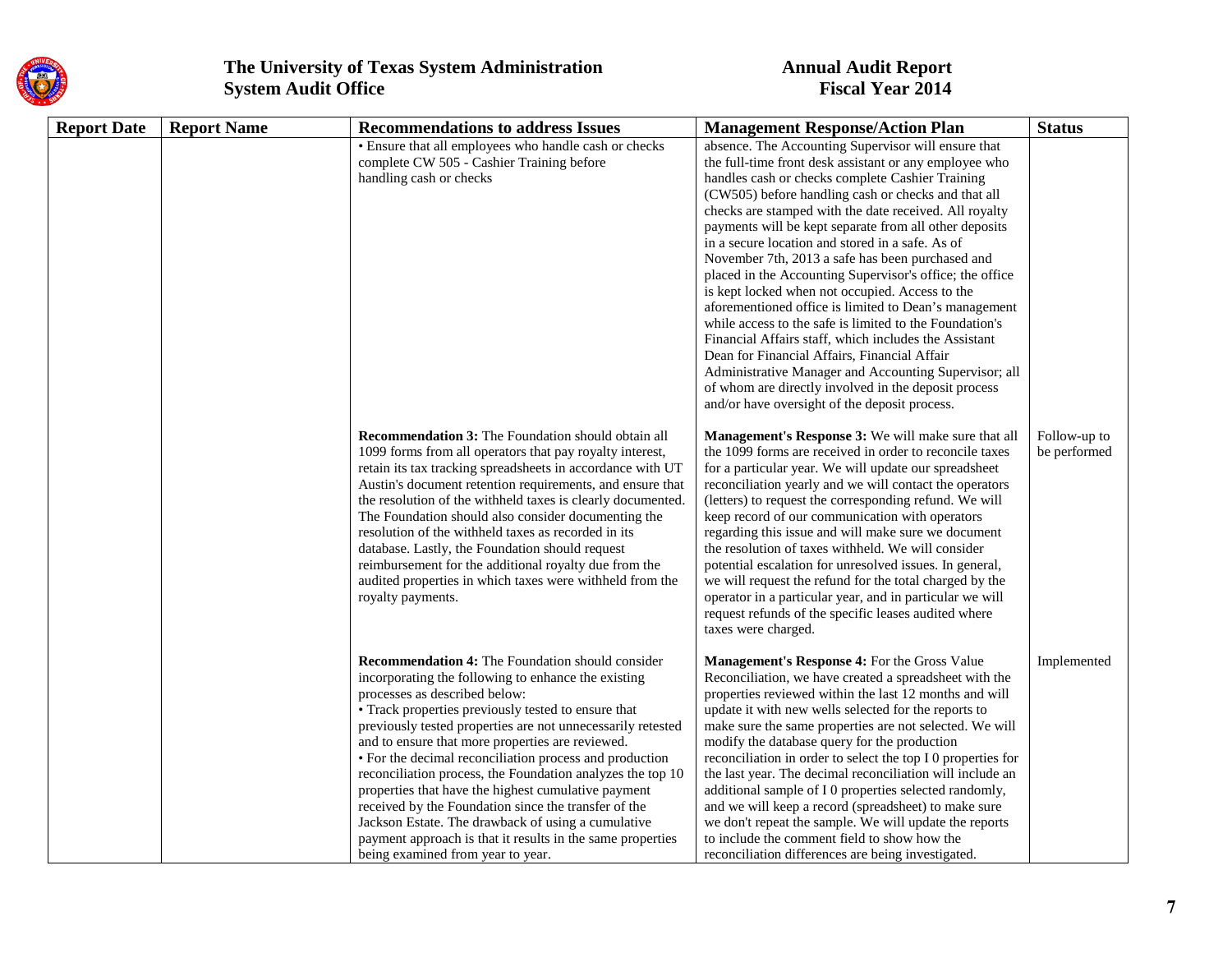

| <b>Report Date</b> | <b>Report Name</b>                                   | <b>Recommendations to address Issues</b>                                                                                                                                                                                                                                                                                                                                                                                                                                                                                                                                                                                                                                                                                                                                                                                                       | <b>Management Response/Action Plan</b>                                                                                                                                                                                                                                                                                                                                                                                                     | <b>Status</b>                |
|--------------------|------------------------------------------------------|------------------------------------------------------------------------------------------------------------------------------------------------------------------------------------------------------------------------------------------------------------------------------------------------------------------------------------------------------------------------------------------------------------------------------------------------------------------------------------------------------------------------------------------------------------------------------------------------------------------------------------------------------------------------------------------------------------------------------------------------------------------------------------------------------------------------------------------------|--------------------------------------------------------------------------------------------------------------------------------------------------------------------------------------------------------------------------------------------------------------------------------------------------------------------------------------------------------------------------------------------------------------------------------------------|------------------------------|
|                    |                                                      | o The production reconciliation process would be<br>improved by selecting the top 10 properties that have the<br>highest payment for a selected year.<br>o The decimal reconciliation process could also be<br>improved by incorporating a sample of new wells as part<br>of this monitoring process. Incorporating new wells can<br>help ensure that any payment errors are detected timely<br>and not repeated.<br>• Lastly, the Foundation has incorporated a comment field<br>that clearly shows how exceptions are handled for the<br>decimal reconciliation and the non-paying well<br>reconciliation. The Foundation should consider enhancing<br>the gross value reconciliation and the production<br>reconciliation process by incorporating a comment field<br>that shows the disposition of exceptions from properties<br>reviewed. |                                                                                                                                                                                                                                                                                                                                                                                                                                            |                              |
| 11/20/13           | UTS 142.1 Audit Work                                 | None                                                                                                                                                                                                                                                                                                                                                                                                                                                                                                                                                                                                                                                                                                                                                                                                                                           | None                                                                                                                                                                                                                                                                                                                                                                                                                                       | N/A                          |
| 02/28/14           | <b>UTPB</b> Financial Statement<br><b>Audit Work</b> | <b>Recommendation 1: UTPB Financial Services should</b><br>ensure that cash reconciliations are completed timely.                                                                                                                                                                                                                                                                                                                                                                                                                                                                                                                                                                                                                                                                                                                              | Management's Response 1: Due to turnover, the staff<br>has fallen behind in reconciling the bank statement.<br>Every effort is being made to get staff hired and trained<br>so bank reconciliations can be prepared in a timely<br>manner.                                                                                                                                                                                                 | Follow-up to<br>be performed |
|                    |                                                      | <b>Recommendation 2: UTPB</b> has made significant progress<br>in updating its inventory records; however, opportunities<br>remain to strengthen controls over the inventory process.<br>UTPB needs to finalize documentation of its annual<br>inventory procedures. Updates to the inventory system<br>should occur more frequently throughout the year, and the<br>procedures for updating the inventory system during the<br>year need to be finalized as well. Lastly, UTPB needs to<br>ensure adequate resources are in place to ensure that<br>controls over UTPB's inventory are in place and<br>functioning as intended.                                                                                                                                                                                                               | Management's Response 2: The documentation<br>process for the annual inventory procedures will be<br>finalized. Due to turnover, the staff has fallen behind in<br>entering inventory into the system, which has impacted<br>the controls over Inventory. We have hired a new staff<br>member to take over this role, whose start date is<br>February 17. This new person will be trained to assure<br>that inventory records are current. | Follow-up to<br>be performed |
|                    |                                                      | Recommendation 3: UTPB should retain a copy of valid,<br>approved purchase orders for applicable acquisitions and<br>determine whether it needs to obtain an updated purchase<br>order for library database subscription purchases.<br>Additionally, UTPB should ensure that deletions from the<br>university's inventory records are properly authorized and<br>supporting documentation for their removal are retained in<br>accordance with document retention requirements.                                                                                                                                                                                                                                                                                                                                                                | Management's Response 3: The documentation<br>process for additions and deletions will be improved.<br>Procedures will include all the supporting<br>documentation needed to record a deletion in Poise and<br>ensure that it is properly retained.                                                                                                                                                                                        | Follow-up to<br>be performed |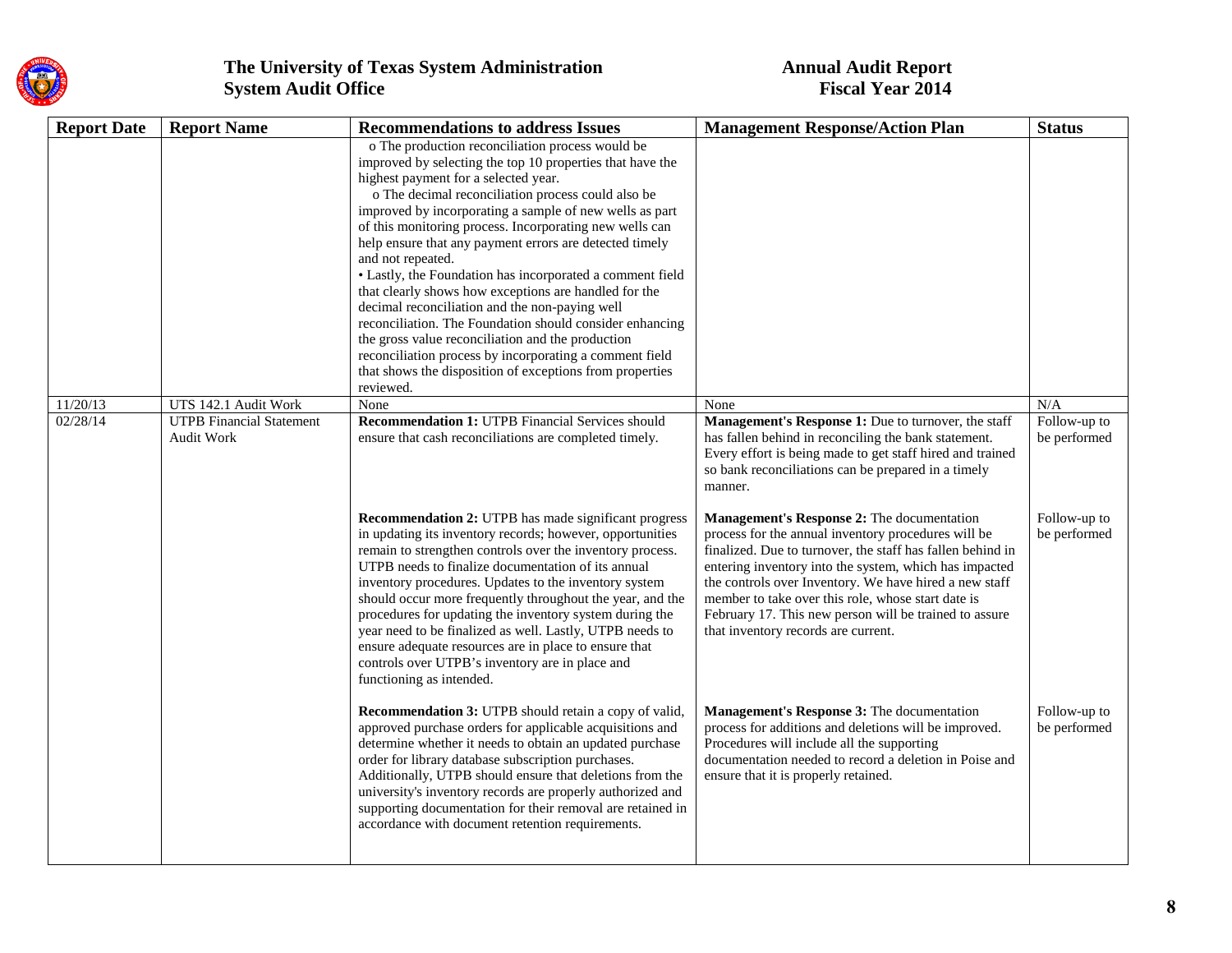

| <b>Report Date</b> | <b>Report Name</b>              | <b>Recommendations to address Issues</b>                                                                                                                                                                                                                                                                                                                                                                                                                                                                                        | <b>Management Response/Action Plan</b>                                                                                                                                                                                                                                                                                                                                                                                                                                                               | <b>Status</b>                |
|--------------------|---------------------------------|---------------------------------------------------------------------------------------------------------------------------------------------------------------------------------------------------------------------------------------------------------------------------------------------------------------------------------------------------------------------------------------------------------------------------------------------------------------------------------------------------------------------------------|------------------------------------------------------------------------------------------------------------------------------------------------------------------------------------------------------------------------------------------------------------------------------------------------------------------------------------------------------------------------------------------------------------------------------------------------------------------------------------------------------|------------------------------|
|                    |                                 | <b>Recommendation 4: UTPB</b> should ensure that it has a<br>process in place to ensure that direct appointments of<br>Architect/Engineers include the necessary documented<br>justification and receive the appropriate approval. UTPB<br>should also determine the appropriate documentation<br>retention requirements for direct appointments. Lastly,<br>UTPB should consider working with OFPC to determine<br>the requisite documentation that UTPB should obtain and<br>retain for institutionally managed construction. | Management's Response 4: This was a one-time event<br>and UTPB was not previously aware of the<br>OFPC's direct appointment process. Now that financial<br>leadership of the University is aware of this process, we<br>will be certain to follow it if and when such a situation<br>arises in the future.                                                                                                                                                                                           | Follow-up to<br>be performed |
|                    |                                 | Recommendation 5: In addition to current compliance<br>activities in place, UTPB should ensure that periodic<br>compliance inspections of other key institutional<br>compliance risks take place so that management can<br>determine whether the key compliance risks are<br>appropriately managed and whether management needs to<br>take any actions to address them.                                                                                                                                                         | Management's Response 5: Changes in the<br>Compliance function has impacted this area. The<br>compliance officer (VPBA), assistant compliance<br>officer and chief audit executive have begun discussions<br>to categorize audit and compliance risks. Thereafter, the<br>compliance officers will identify top ten compliance<br>risks and develop training, departmental monitoring and<br>institutional level compliance inspection plans<br>following a process that was in place prior to 2012. | Follow-up to<br>be performed |
| 05/23/14           | <b>Financial Controls Audit</b> | Recommendation 1: In light of UT System<br>Administration's transition to PeopleSoft in May 2014,<br>the Controller's Office should define a standard for<br>timeliness with respect to completing account<br>reconciliations and communicate this standard to the<br>offices to ensure accounts are reconciled and reviewed<br>timely. This standard could be documented as part of the<br>new draft reconciliation training and/or an INT policy.                                                                             | Management's Response 1: We will add a reference to<br>the account reconciliation training materials that<br>account reconciliations must be completed within 60<br>days of the end of the month being reconciled.                                                                                                                                                                                                                                                                                   | Follow-up to<br>be performed |
|                    |                                 | <b>Recommendation 2:</b> The Office of Governmental<br>Relations should ensure that account reconciliations are<br>performed and reviewed in a timely manner.                                                                                                                                                                                                                                                                                                                                                                   | Management's Response 2: The Office of<br>Governmental Relations concurs with the audit results<br>and conclusions that it failed to complete the<br>reconciliation process within 60 days of the end of the<br>month for the months tested. By the end of FY 2014 on<br>August 31, process changes will be made by the<br>accounts reconciliation processers to ensure that all<br>current and future monthly reconciliations are<br>concluded within this 60 day period                            | Follow-up to<br>be performed |
|                    |                                 | <b>Recommendation 3:</b> The Office of Health Affairs should<br>ensure that account reconciliations are performed and<br>reviewed in a timely manner.                                                                                                                                                                                                                                                                                                                                                                           | Management's Response 3: The Office of Health<br>Affairs will ensure that account reconciliations will be<br>performed and reviewed in a timely manner.                                                                                                                                                                                                                                                                                                                                              | Follow-up to<br>be performed |
|                    |                                 | <b>Recommendation 4: OTC</b> should ensure that account<br>reconciliations are performed and reviewed in a timely<br>manner.                                                                                                                                                                                                                                                                                                                                                                                                    | Management's Response 4: Now that the office is<br>fully staffed and procedures are in place, account<br>reconciliations will be completed in a timelier manner.                                                                                                                                                                                                                                                                                                                                     | Follow-up to<br>be performed |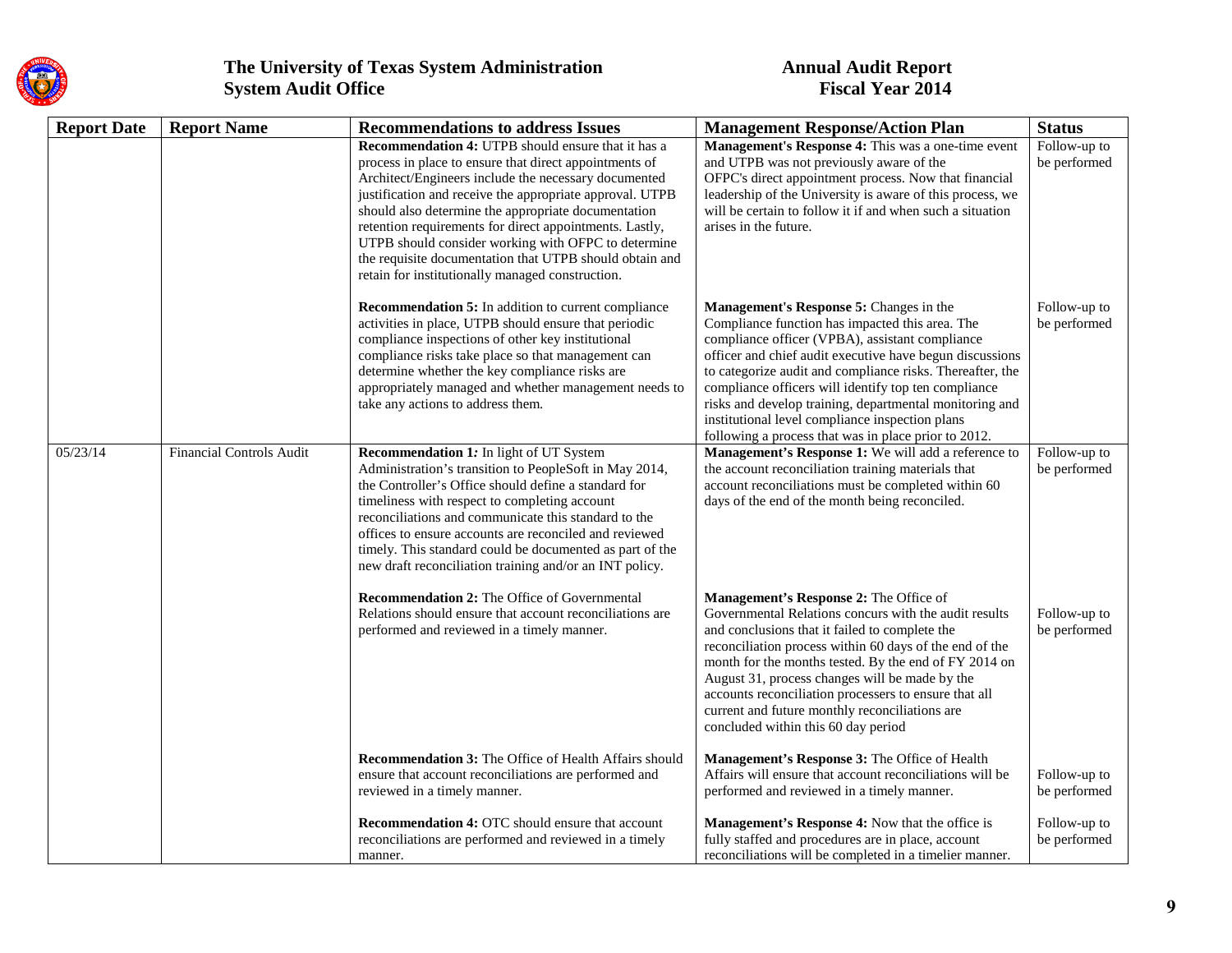

| <b>Report Date</b> | <b>Report Name</b>                            | <b>Recommendations to address Issues</b>                                                                                                                                                                                                                                                                                                                                                                                                                                                                                                                                                                                                                                                                                                                    | <b>Management Response/Action Plan</b>                                                                                                                                                                                                                                   | <b>Status</b>                |
|--------------------|-----------------------------------------------|-------------------------------------------------------------------------------------------------------------------------------------------------------------------------------------------------------------------------------------------------------------------------------------------------------------------------------------------------------------------------------------------------------------------------------------------------------------------------------------------------------------------------------------------------------------------------------------------------------------------------------------------------------------------------------------------------------------------------------------------------------------|--------------------------------------------------------------------------------------------------------------------------------------------------------------------------------------------------------------------------------------------------------------------------|------------------------------|
|                    |                                               | <b>Recommendation 5:</b> Personnel involved in the account                                                                                                                                                                                                                                                                                                                                                                                                                                                                                                                                                                                                                                                                                                  | Management's Response 5: The new Administrative                                                                                                                                                                                                                          | Follow-up to                 |
|                    |                                               | reconciliation process should take the reconciliation                                                                                                                                                                                                                                                                                                                                                                                                                                                                                                                                                                                                                                                                                                       | Coordinator is registered to take the reconciliation                                                                                                                                                                                                                     | be performed                 |
|                    |                                               | training offered by the Controller's Office as soon as                                                                                                                                                                                                                                                                                                                                                                                                                                                                                                                                                                                                                                                                                                      | training; however with the advent of PeopleSoft,                                                                                                                                                                                                                         |                              |
|                    |                                               | possible, if they have not done so.                                                                                                                                                                                                                                                                                                                                                                                                                                                                                                                                                                                                                                                                                                                         | account reconciliations and how they will be completed                                                                                                                                                                                                                   |                              |
|                    |                                               |                                                                                                                                                                                                                                                                                                                                                                                                                                                                                                                                                                                                                                                                                                                                                             | within the new system are unknown. Additionally, those                                                                                                                                                                                                                   |                              |
|                    |                                               |                                                                                                                                                                                                                                                                                                                                                                                                                                                                                                                                                                                                                                                                                                                                                             | persons who will be approving those account                                                                                                                                                                                                                              |                              |
|                    |                                               |                                                                                                                                                                                                                                                                                                                                                                                                                                                                                                                                                                                                                                                                                                                                                             | reconciliations will receive appropriate training.                                                                                                                                                                                                                       |                              |
| 07/21/14           | University Lands Lease Sale<br>Process Review | <b>Recommendation 1:</b> In addition to its documented<br>reminder to keep information confidential, UL should<br>ensure that staff members who have access to confidential<br>lease sale information complete non-disclosure<br>agreements. The non-disclosure agreements should define<br>the confidential information, the obligations of the                                                                                                                                                                                                                                                                                                                                                                                                            | Management Response 1: If the UT System's Annual<br>Non-Disclosure Agreement has not been executed prior<br>to an upcoming oil & gas lease sale, Lands staff and<br>those directly involved in the generating of the lease<br>sale shall sign non-disclosure agreements. | Follow-up to<br>be performed |
|                    |                                               | employees, and the effects of violating the agreement.                                                                                                                                                                                                                                                                                                                                                                                                                                                                                                                                                                                                                                                                                                      |                                                                                                                                                                                                                                                                          |                              |
|                    |                                               | Recommendation 2: UL should maintain a log of sealed<br>bids received to document the number of bids, who made<br>a bid, and the date a bid was received. This log should be<br>confidential, and access to the log should be limited. UL<br>should consider date-stamping the envelope and/or<br>sequentially numbering the bids received. UL should<br>consider encouraging bidders to put bid envelopes in a<br>second, outer envelope addressed to UL if submitted by<br>delivery service or mail. Lastly, UL should reconcile the<br>log to sealed bids opened to provide assurance that all<br>sealed bids received were opened at the lease sale.                                                                                                    | Management Response 2: University Lands will<br>develop a process to sequentially log envelopes before<br>they are placed in the bid box and reconcile the empty<br>envelopes to the log after the conclusion of the sale.                                               | Follow-up to<br>be performed |
|                    |                                               | <b>Recommendation 3:</b> Sealed bids and checks should be<br>stored in a fireproof safe before and after the lease sale<br>until winning checks are deposited and non-winning bids<br>are returned to the appropriate parties. In accordance with<br>UTS 166, all cash, physical checks, and receipts should be<br>transported in tamper proof bags and all transfers made<br>off-site should be made by contracted armored transport,<br>secure transport, campus police, or security personnel. UL<br>should consult with the UT System Office of the Director<br>of Police to discuss possible solutions to enhance transport<br>security. Please note that implementation of<br>Recommendation (5) would impact applicability of<br>Recommendation (3). | Management Response 3: We will store bids in safe.<br>We will transport bids in a more secure manner and will<br>provide for security.                                                                                                                                   | Follow-up to<br>be performed |
|                    |                                               |                                                                                                                                                                                                                                                                                                                                                                                                                                                                                                                                                                                                                                                                                                                                                             | Management Response 4: We will ensure security of                                                                                                                                                                                                                        | Follow-up to                 |
|                    |                                               | <b>Recommendation 4:</b> Assurance of asset and employee                                                                                                                                                                                                                                                                                                                                                                                                                                                                                                                                                                                                                                                                                                    | the sale site.                                                                                                                                                                                                                                                           | be performed                 |
|                    |                                               | safety is a UT System priority. UL should consult with                                                                                                                                                                                                                                                                                                                                                                                                                                                                                                                                                                                                                                                                                                      |                                                                                                                                                                                                                                                                          |                              |
|                    |                                               | UT System police to determine the appropriate level of                                                                                                                                                                                                                                                                                                                                                                                                                                                                                                                                                                                                                                                                                                      |                                                                                                                                                                                                                                                                          |                              |
|                    |                                               | security that should be maintained at the lease sale. Please                                                                                                                                                                                                                                                                                                                                                                                                                                                                                                                                                                                                                                                                                                |                                                                                                                                                                                                                                                                          |                              |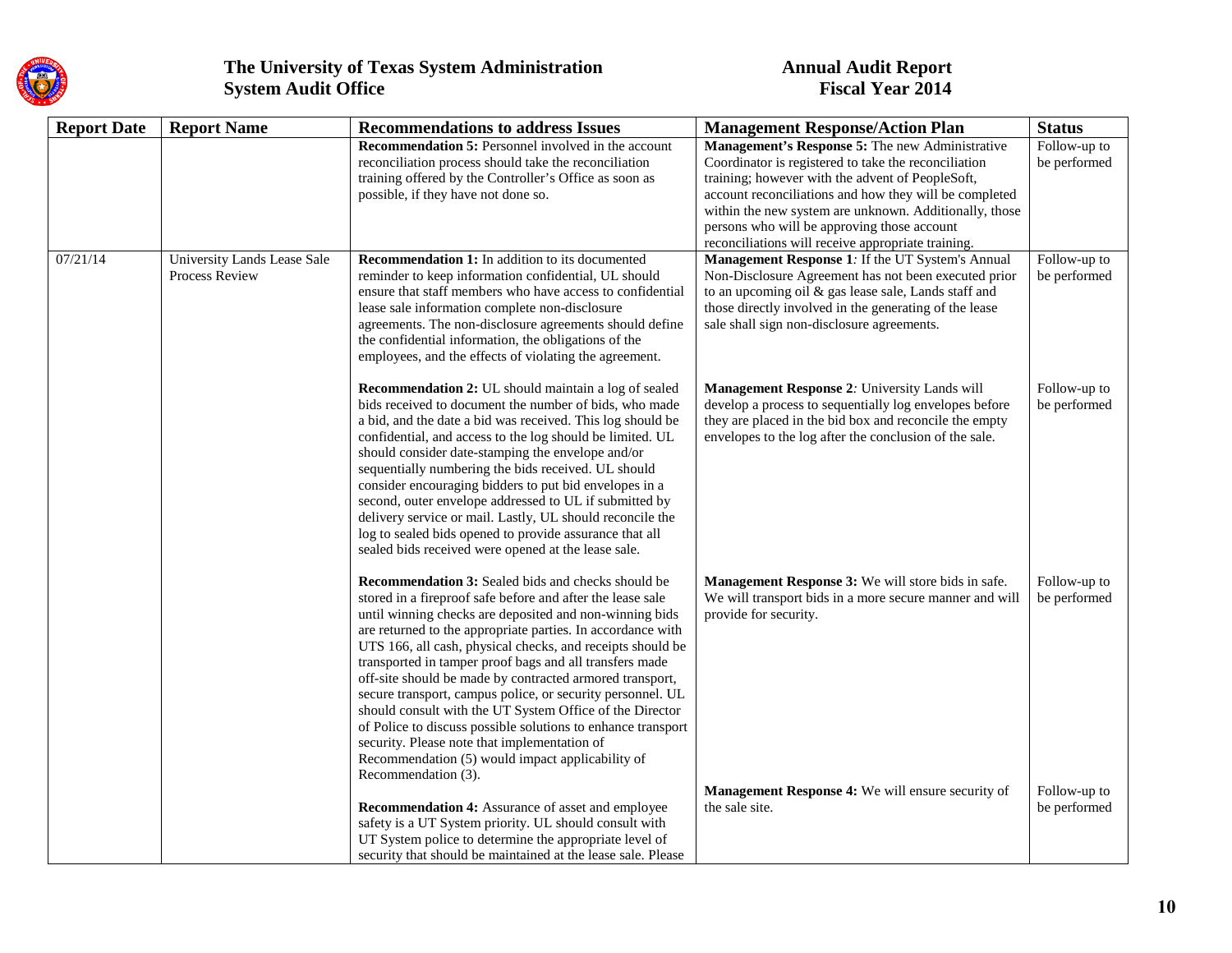

# **The University of Texas System Administration System Audit Office**

# **System Audit Office Fiscal Year 2014**

| <b>Report Date</b> | <b>Report Name</b> | <b>Recommendations to address Issues</b>                                                                                                                                                                                                                                                                                                                                                                                                                                                                                                                                                                                                                                                                                                                                                                                                                          | <b>Management Response/Action Plan</b>                                                                                                                                      | <b>Status</b>                |
|--------------------|--------------------|-------------------------------------------------------------------------------------------------------------------------------------------------------------------------------------------------------------------------------------------------------------------------------------------------------------------------------------------------------------------------------------------------------------------------------------------------------------------------------------------------------------------------------------------------------------------------------------------------------------------------------------------------------------------------------------------------------------------------------------------------------------------------------------------------------------------------------------------------------------------|-----------------------------------------------------------------------------------------------------------------------------------------------------------------------------|------------------------------|
|                    |                    | note that implementation of Recommendation (5) would<br>impact applicability of Recommendation (4).                                                                                                                                                                                                                                                                                                                                                                                                                                                                                                                                                                                                                                                                                                                                                               |                                                                                                                                                                             |                              |
|                    |                    | <b>Recommendation 5:</b> UL should work with the Texas<br>Comptroller to determine the feasibility of having<br>companies with winning bids pay by electronic funds<br>transfer instead of check. ill addition, UL, in coordination<br>with and approval by the BFL, should consider extending<br>the number of working days following the opening of the<br>bids by which the BFL must award oil and gas leases to<br>ensure that all electronic payments have been received by<br>all winning bidders. By implementing this<br>recommendation, UL would also be eliminating the risks<br>identified in finding No.3, Safeguarding of Checks and<br>Sealed Bids, and No.4, Security, noted above.<br>Consequently, recommendations (3) and (4) would not<br>need to be implemented. However, sealed bids, without<br>checks, would still need to be safeguarded. | Management Response 5: We will consider and<br>research the feasibility of electronic funds transfers.<br>However, leases must continue to be issued in a timely<br>manner. | Follow-up to<br>be performed |
|                    |                    | Recommendation 6: Since BFL Rules allow the BFL to<br>award oil and gas leases within five working days<br>following the opening of bids, UL should consider<br>scheduling the BFL meeting two to five days after the<br>lease sale date. BFL members would then be approving<br>finalized lease sale results after UL reconciliation controls<br>are completed and after deposit is completed. In addition,<br>UL should provide documented, finalized results to the<br>BFL for review prior to BFL approval. As was previously<br>mentioned in recommendation No.5, Electronic Funds<br>Transfer, UL should, in coordination with and approval by<br>the BFL, consider revising the BFL rule to extend the time<br>allowed to approve the leases and the timing of the BFL<br>meeting.                                                                         | Management Response 6: Change in governance may<br>impact this item.                                                                                                        | Follow-up to<br>be performed |
|                    |                    | <b>Recommendation 6:</b> As it does with checks for the<br>winning bids, UL should run a tape of the checks from the<br>losing bids and reconcile that to the losing bid amounts<br>recorded in the lease sale program to ensure accuracy and<br>completeness prior to sorting checks by company. Prior to<br>returning the voided checks to the appropriate parties, UL<br>should develop a reconciliation step to ensure that all<br>checks by company are sent to the appropriate parties. The<br>checks to be mailed by company would be reconciled to<br>losing bid checks, by company, in the lease sale program.<br>This step should be done by someone who is not involved                                                                                                                                                                                | Management Response 7: We will have additional<br>staff involved in return of low bids.                                                                                     | Follow-up to<br>be performed |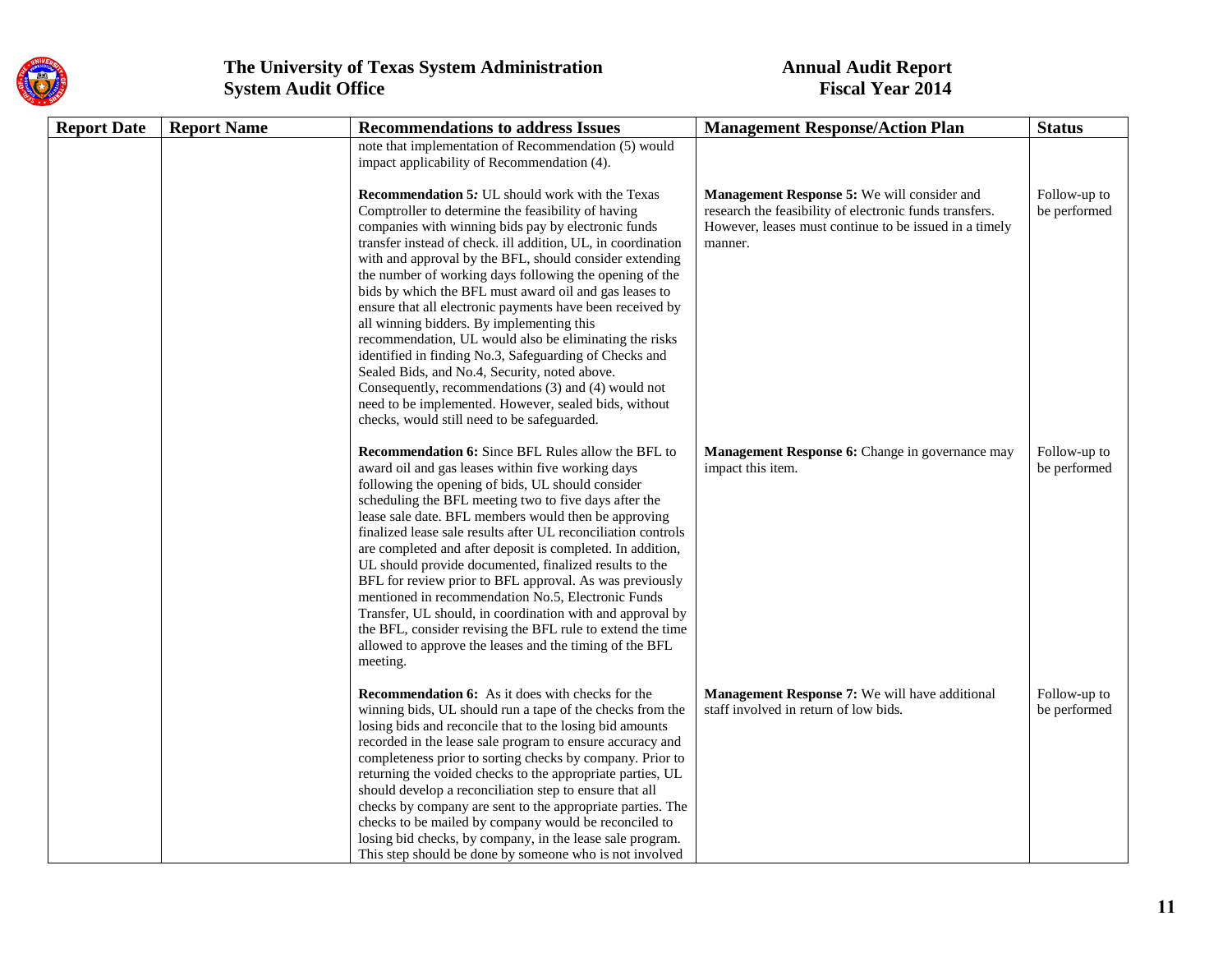

| <b>Report Date</b> | <b>Report Name</b>                                   | <b>Recommendations to address Issues</b>                                                                                                                                                                                                                                                                                                                                                                                                                        | <b>Management Response/Action Plan</b>                                                                                                                                                                                                                                                                                                                                                                                                                                                                                                                                                                                          | <b>Status</b>                |
|--------------------|------------------------------------------------------|-----------------------------------------------------------------------------------------------------------------------------------------------------------------------------------------------------------------------------------------------------------------------------------------------------------------------------------------------------------------------------------------------------------------------------------------------------------------|---------------------------------------------------------------------------------------------------------------------------------------------------------------------------------------------------------------------------------------------------------------------------------------------------------------------------------------------------------------------------------------------------------------------------------------------------------------------------------------------------------------------------------------------------------------------------------------------------------------------------------|------------------------------|
|                    |                                                      | in sorting and preparing the checks for mail out. Please<br>note that implementation of Recommendation (5) as<br>would impact applicability of Recommendation (7)                                                                                                                                                                                                                                                                                               |                                                                                                                                                                                                                                                                                                                                                                                                                                                                                                                                                                                                                                 |                              |
| 08/29/14           | Single Sign On Audit                                 | <b>Recommendation 1:</b> Federation management should<br>create new, or modify existing, governing SSO<br>documents, or adopt common governing practices used<br>nationally and communicate these requirements to all<br>participating parties.                                                                                                                                                                                                                 | Management's Response 1: Management agrees that<br>existing documentation is not current as it preceded<br>much of the national discussion of how to handle<br>federation management. This is a major rewrite and<br>may take some iterations with participants (internal and<br>external as needed) as well as research. We propose that<br>the draft be circulated for review to the participants by<br>31 March 2015. One conclusion may be to use<br>InCommon documentation as the basis or replacement<br>for ours.                                                                                                        | Follow-up to<br>be performed |
|                    |                                                      | Recommendation 2: Federation management should<br>identify and consider cost-effective ways to increase<br>institutional SSO technical skills to improve their ability<br>to implement, support, maintain, and recover SSO<br>services.                                                                                                                                                                                                                         | Management's Response 2: The Technology Architect<br>has been providing training nationally via<br>InCommon four times per year and upon request for UT<br>and LEARN members. We agree that regular training<br>for UT should occur as long as adequate interest is<br>present. We suggest annual for now and will also look<br>at doing a no travel webinar. We will schedule a FY15<br>training session for Spring 2015.                                                                                                                                                                                                      | Follow-up to<br>be performed |
|                    |                                                      | Recommendation 3: Federation management and SSO<br>participants should consider adopting governing<br>documents that include clear DRP requirements<br>regarding recovery of SSO services.                                                                                                                                                                                                                                                                      | Management's Response 3: As we understand it,<br>Audit findings were satisfactory for how System is<br>handling its disaster recovery/testing and so the issue is<br>at the campus level. Most campuses do have DRP<br>planning and testing ongoing. Management agrees that<br>future governing documents should include a section<br>where the participants agree that disaster recovery<br>planning and testing is essential. We suggest that<br>internal audit at each campus follow up during FY15<br>with campuses to make sure that adequate disaster<br>recovery planning and testing is being done.                     | Follow-up to<br>be performed |
| 09/08/14           | <b>UTSW Practice Plan</b><br>Compensation Plan Audit | Recommendation 1: Management should require the<br>clinical departments which use cFTE to determine<br>incentive payments to report the cFTE for each faculty<br>member as part of their incentive payment approval<br>requests to the dean's office. For potential outliers<br>identified, management should follow up with the<br>departments to confirm whether those payments are<br>reasonable or whether any corrective action needs to be<br>considered. | Management's Response 1: UT Southwestern already<br>has in place a requirement that proposed assigned cFTE<br>and projected incentive payments for each faculty<br>member are reported and monitored as part of the<br>annual budget process. In addition to this prospective<br>monitoring of cFTE assignments, a new management<br>report has been developed. At the end of each fiscal<br>year, Departmental Chairs and chief financial officers<br>will be asked to report amounts of incentive paid to<br>each faculty member for productivity measures and for<br>group quality, safety and practice efficiency measures. | Follow-up to<br>be performed |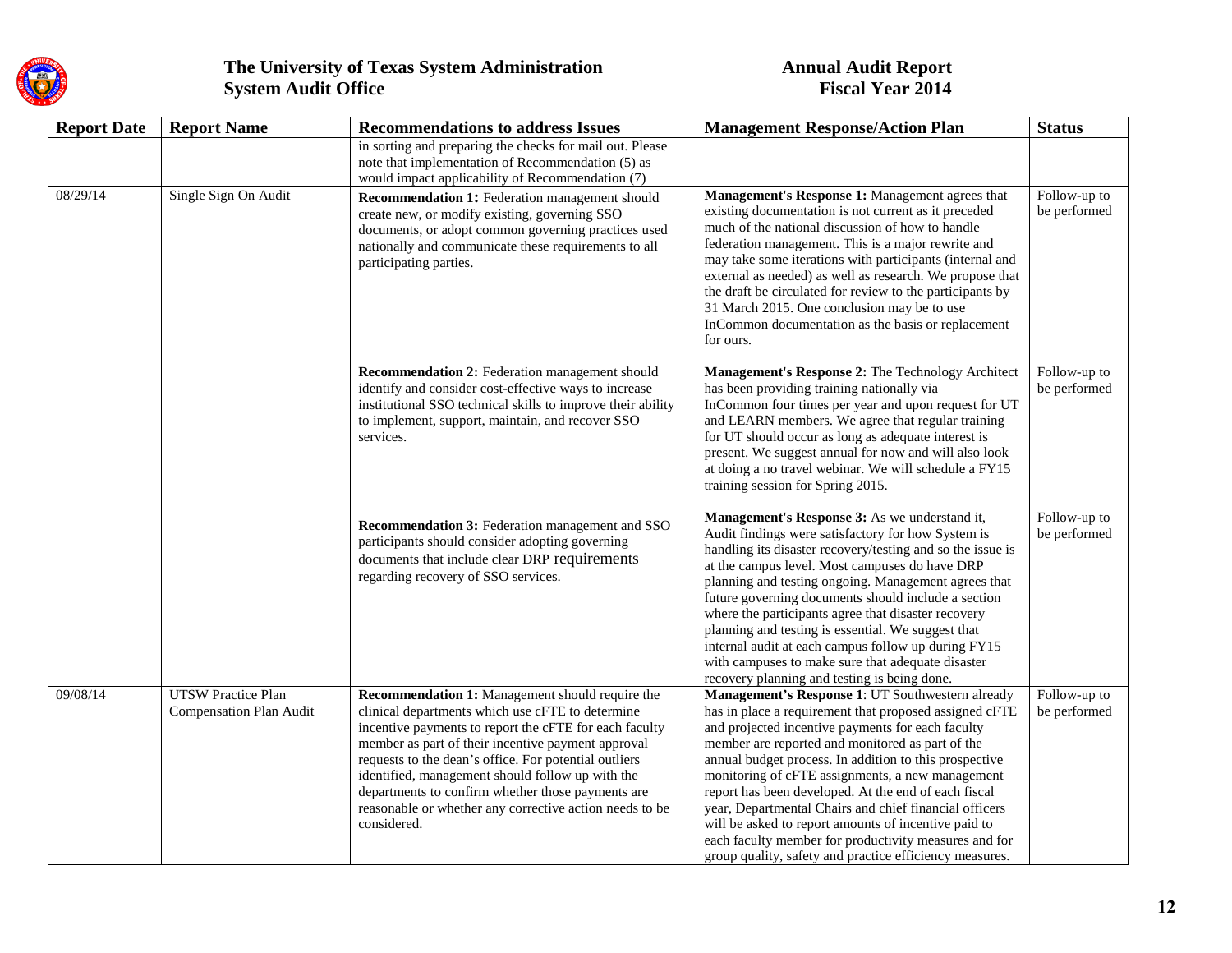

| <b>Report Date</b> | <b>Report Name</b> | <b>Recommendations to address Issues</b>                                                                                                                                                                                                                                                                                                                                                                                                                                                                                                                                                                                                                                                                                                                                                                                   | <b>Management Response/Action Plan</b>                                                                                                                                                                                                                                                                                                                                                                                                                                                                                                                                                                                                                                                                                                                                                                                                                                                                                                                                                                                                                                                                                          | <b>Status</b>                |
|--------------------|--------------------|----------------------------------------------------------------------------------------------------------------------------------------------------------------------------------------------------------------------------------------------------------------------------------------------------------------------------------------------------------------------------------------------------------------------------------------------------------------------------------------------------------------------------------------------------------------------------------------------------------------------------------------------------------------------------------------------------------------------------------------------------------------------------------------------------------------------------|---------------------------------------------------------------------------------------------------------------------------------------------------------------------------------------------------------------------------------------------------------------------------------------------------------------------------------------------------------------------------------------------------------------------------------------------------------------------------------------------------------------------------------------------------------------------------------------------------------------------------------------------------------------------------------------------------------------------------------------------------------------------------------------------------------------------------------------------------------------------------------------------------------------------------------------------------------------------------------------------------------------------------------------------------------------------------------------------------------------------------------|------------------------------|
|                    |                    |                                                                                                                                                                                                                                                                                                                                                                                                                                                                                                                                                                                                                                                                                                                                                                                                                            | The amounts paid will be directly compared to the<br>assigned clinical effort upon which these incentive<br>payments are based. The departments will be asked to<br>provide letters of justification for faculty with low<br>amounts of assigned clinical effort $(<50\%)$ and high<br>amounts of incentive compensation (>15% of total<br>compensation). These letters and the total professional<br>effort assignments for each faculty member in this<br>category will be reviewed, and, when indicated, the<br>Dean's Office will provide direction for changes in<br>assigned effort to the Departmental Chair and Faculty<br>member.                                                                                                                                                                                                                                                                                                                                                                                                                                                                                      |                              |
|                    |                    | Recommendation 2: Until the development and approval<br>of department chairs' incentive plans are completed,<br>management should request that the Radiology chair<br>discontinue participation in the department's incentive<br>plan. Executive management should also determine<br>whether any other clinical department chairs are<br>participating alongside faculty as part of the departments'<br>incentive plans and determine whether their participation<br>in the departmental incentive plans is appropriate. In some<br>cases, clinically-productive chairs may be able to<br>participate as long as their participation is approved by the<br>dean, their incentives are calculated outside the<br>department, and requests for incentive payments are<br>reviewed and approved by the dean prior to payment. | Management's Response 2: The Chair of Radiology<br>will no longer participate in the Radiology<br>Departmental Incentive Plan. Components of<br>compensation for all departmental chairs for FY 2015<br>have been reviewed and a subset of Chairs (currently 7)<br>with significant personal clinical practices has been<br>identified. These Chairs and their departmental financial<br>managers will be informed that they will be eligible for<br>incentive compensation from their Departmental Plans<br>in FY 2015, but all calculations of incentive pay must<br>be performed by financial staff reporting directly to the<br>EVP of Health System Affairs. The amount of incentive<br>calculated will then be reviewed by the EVP Health<br>System Affairs and the Dean, UT Southwestern<br>Medical School for potential modifications based on<br>availability of funds and/or compliance with standards<br>and expectations and only the amount of incentive pay<br>that they approve will be paid. All other departmental<br>chairs are not approved for any incentive compensation<br>from their departmental plans. | Follow-up to<br>be performed |
|                    |                    | Recommendation 3: To improve communication and<br>faculty understanding of the Compensation<br>Guidelines, remind faculty that the Compensation<br>Guidelines are available on a current UT Southwestern<br>intranet site. To facilitate faculty access to and<br>understanding of departmental plans, require all clinical<br>departments to post their departmental plans on a<br>departmental intranet site and ensure that faculty members<br>know how to access copies of the plans. To improve<br>transparency, require the clinical departments to provide<br>their respective faculty members with score cards that                                                                                                                                                                                                | Management's Response 3: An attachment to the<br>MSRDP Compensation Guidelines will outline policies<br>and procedures for implementing incentive plans.<br>Included in these policies and procedures is a<br>requirement that: 1.) All departments will be instructed<br>to post their departmental plans and the MSRDP<br>Guidelines on a departmental intranet site. 2.) The<br>departments also will be asked to place on their intranet<br>site illustrative examples of how incentive<br>compensation is calculated and examples indicating<br>how different levels of high or low productivity might                                                                                                                                                                                                                                                                                                                                                                                                                                                                                                                     | Follow-up to<br>be performed |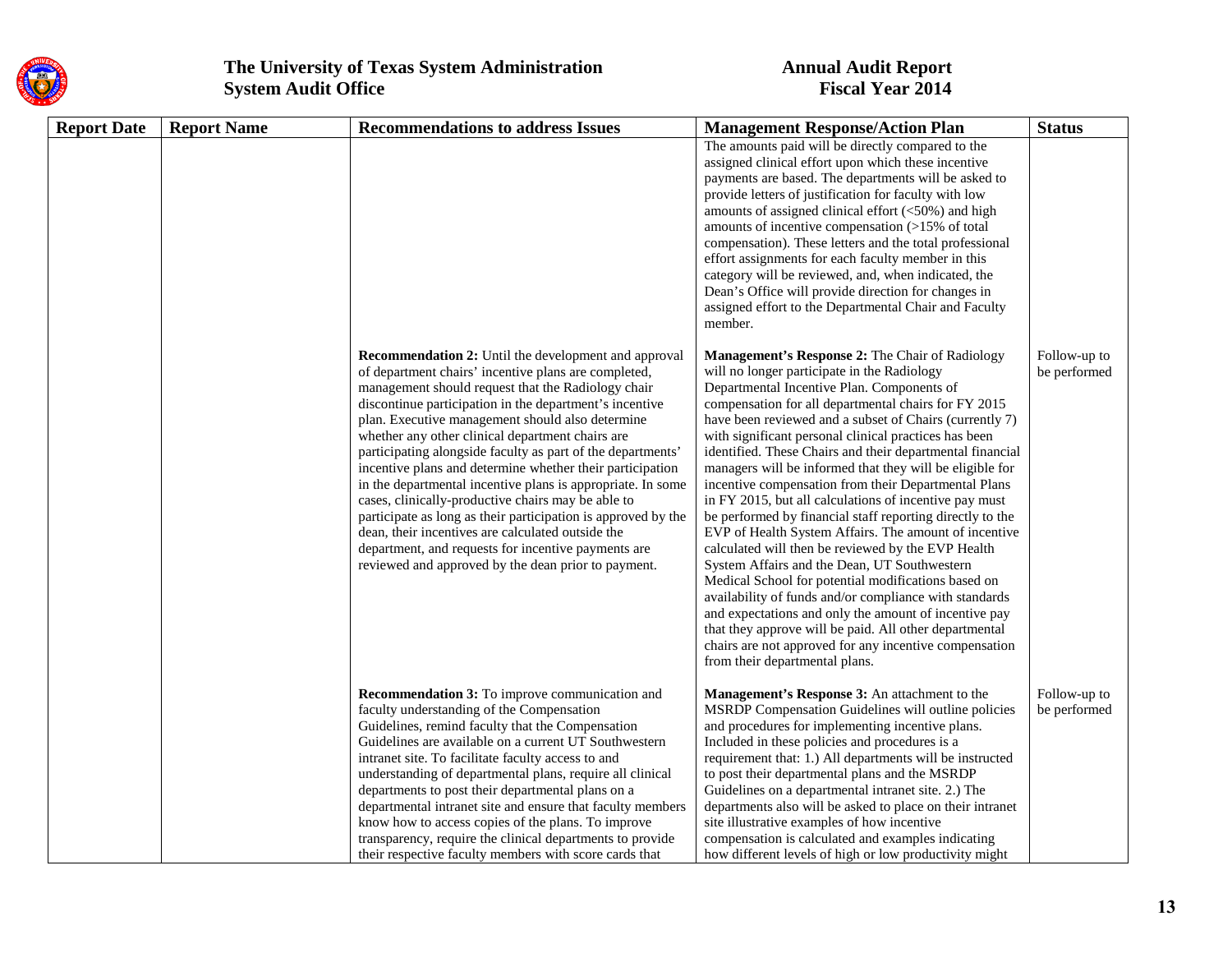

| <b>Report Date</b> | <b>Report Name</b> | <b>Recommendations to address Issues</b>                                                                                                                                                                                                                                                                                                                                                                                                                                                                                                                                                                                                                                                                                                                    | <b>Management Response/Action Plan</b>                                                                                                                                                                                                                                                                                                                                                                                                                                                                                                                                                                                                                                                          | <b>Status</b>                |
|--------------------|--------------------|-------------------------------------------------------------------------------------------------------------------------------------------------------------------------------------------------------------------------------------------------------------------------------------------------------------------------------------------------------------------------------------------------------------------------------------------------------------------------------------------------------------------------------------------------------------------------------------------------------------------------------------------------------------------------------------------------------------------------------------------------------------|-------------------------------------------------------------------------------------------------------------------------------------------------------------------------------------------------------------------------------------------------------------------------------------------------------------------------------------------------------------------------------------------------------------------------------------------------------------------------------------------------------------------------------------------------------------------------------------------------------------------------------------------------------------------------------------------------|------------------------------|
|                    |                    | precede each periodic incentive payment. The score cards<br>should reasonably illustrate how both individual and<br>group incentives are clearly calculated. Departments<br>should consider soliciting faculty feedback in finalizing<br>the format of the score cards. Lastly, to enhance clarity<br>and facilitate faculty understanding of departmental plans,<br>executive management should require that the clinical<br>departments include illustrative examples that clearly<br>demonstrate how incentive compensation and annual<br>productivity-based changes in fixed compensation would<br>be determined.                                                                                                                                       | lead to increases or decreases to the supplemental<br>component of faculty salary. 3.) All faculty should be<br>provided, on at least a quarterly basis, with scorecards<br>outlining their performance on all incentive plan<br>metrics.<br>In addition, Health System is developing reports that<br>will be sent on a monthly basis to all MSRDP members<br>detailing productivity metrics such as wRVU that can<br>be used by the faculty member to estimate their<br>progress in achieving incentive payment goals.                                                                                                                                                                         |                              |
|                    |                    | Recommendation 4: To assist management in<br>determining whether group incentive payments align with<br>management's objectives as described in the<br>Compensation Guidelines, management should request<br>that the departments prepare an annual report that<br>illustrates the amounts of individual and group incentives<br>paid. As part of this report, the departments should<br>include an explanation when incentives paid for<br>achievement of group goals account for less than 25<br>percent of total incentives paid. Management should<br>determine whether the explanations are reasonable and<br>consistent with its objectives and whether any changes to<br>the departmental plans or Compensation Guidelines need<br>to be considered. | Management's Response 4: A new management report<br>has been developed. At the end of each fiscal year,<br>Departmental Chairs and chief financial officers will be<br>asked to report amounts of incentive paid to each<br>faculty member for productivity measures and for group<br>quality, safety and practice efficiency measures. Plans<br>found to be out of compliance will be suspended until<br>the incentive plan and/or its implementation is brought<br>into compliance with MSRDP guidelines.                                                                                                                                                                                     | Follow-up to<br>be performed |
|                    |                    | <b>Recommendation 5:</b> To ensure that faculty meet or<br>exceed individual productivity goals for the entire<br>fiscal year and to reduce the risk or impact of potential<br>incentive overpayment, management should consider<br>updating the Compensation Guidelines to require that the<br>departments have a true-up process to ensure that faculty<br>productivity expectations are met or exceeded for the<br>entire fiscal year. The Compensation Guidelines should<br>also provide guidance on types of extenuating<br>circumstances that can legitimately reduce expected<br>productivity.                                                                                                                                                       | Management's Response 5: An attachment to the<br>MSRDP Compensation Guidelines will outline policies<br>and procedures for implementing incentive plans.<br>Included in these policies and procedures is a<br>requirement that plans making quarterly payments<br>include a true-up mechanism prior to payment of 2nd,<br>3rd, or 4th quarter payments to avoid overpayment of<br>incentives to faculty who do not meet or exceed<br>individual productivity goals for the entire fiscal year.<br>This document also explains that prolonged periods of<br>FMLA (Family and Medical Leave) represent<br>extenuating circumstances in which formula driven<br>reductions in salary do not apply. | Follow-up to<br>be performed |
|                    |                    | Recommendation 6: Because the practices of<br>Ophthalmology and Radiology affect the timing and<br>amount of incentives paid to their respective faculty, these<br>practices, provided they are approved by executive                                                                                                                                                                                                                                                                                                                                                                                                                                                                                                                                       | Management's Response 6: A standardized template<br>for departmental incentive plans has been drafted.<br>Included in this template is wording indicating that<br>amounts of calculated incentive earnings not paid                                                                                                                                                                                                                                                                                                                                                                                                                                                                             | Follow-up to<br>be performed |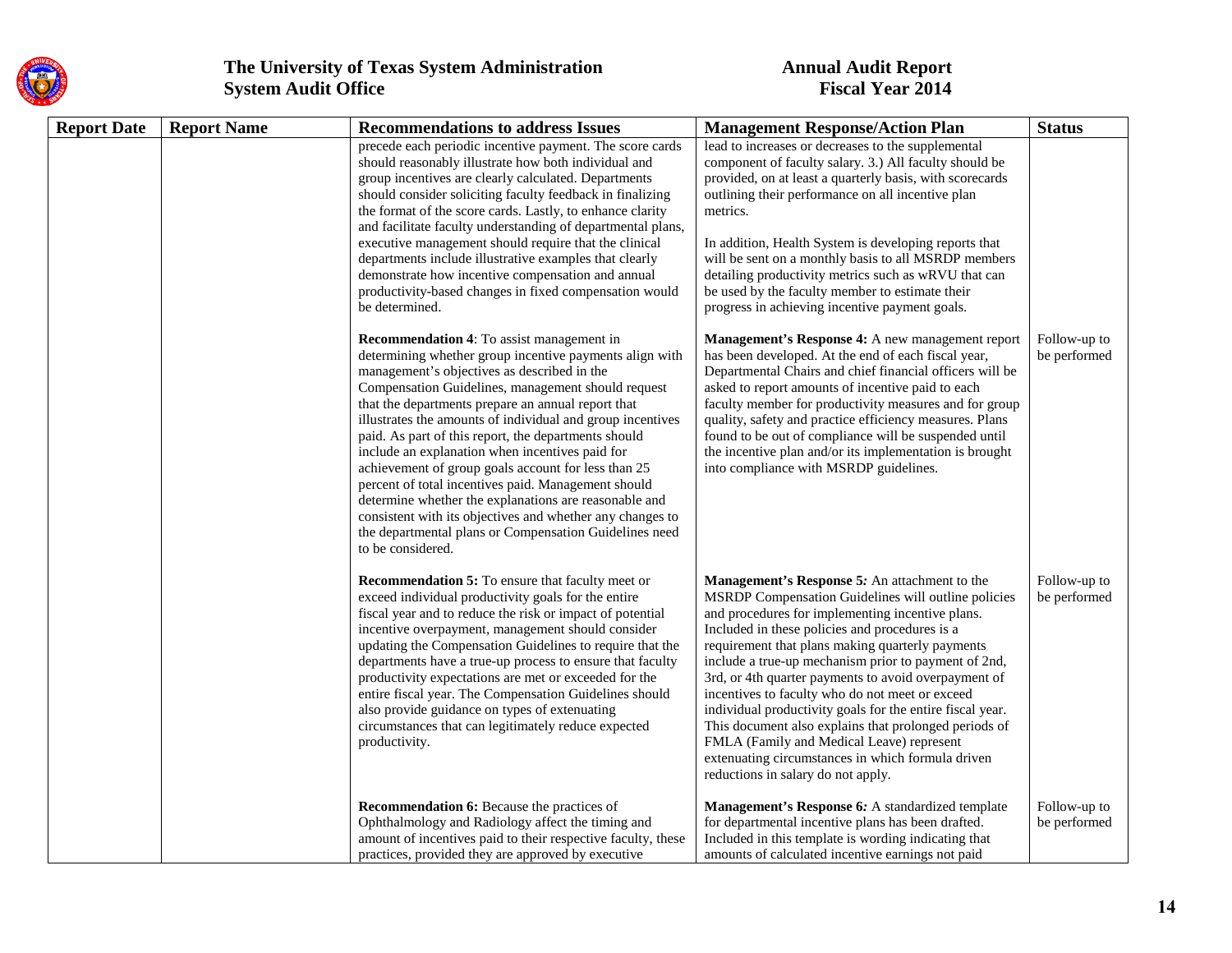

| <b>Report Date</b> | <b>Report Name</b> | <b>Recommendations to address Issues</b>                                                                                                                                                                                                                                                                                                                                                                                                                                                                                                                                                                                                                                                     | <b>Management Response/Action Plan</b>                                                                                                                                                                                                                                                                                                                                                                                                                                                                                                                                                                                                                                                                                                                                                                                                                                                                                                                                                                                                                                                                                                                                                                                                                                                                                                                                                                                                                                                                                                                                                                                                                                                                                                                                                                                                                                        | <b>Status</b>                |
|--------------------|--------------------|----------------------------------------------------------------------------------------------------------------------------------------------------------------------------------------------------------------------------------------------------------------------------------------------------------------------------------------------------------------------------------------------------------------------------------------------------------------------------------------------------------------------------------------------------------------------------------------------------------------------------------------------------------------------------------------------|-------------------------------------------------------------------------------------------------------------------------------------------------------------------------------------------------------------------------------------------------------------------------------------------------------------------------------------------------------------------------------------------------------------------------------------------------------------------------------------------------------------------------------------------------------------------------------------------------------------------------------------------------------------------------------------------------------------------------------------------------------------------------------------------------------------------------------------------------------------------------------------------------------------------------------------------------------------------------------------------------------------------------------------------------------------------------------------------------------------------------------------------------------------------------------------------------------------------------------------------------------------------------------------------------------------------------------------------------------------------------------------------------------------------------------------------------------------------------------------------------------------------------------------------------------------------------------------------------------------------------------------------------------------------------------------------------------------------------------------------------------------------------------------------------------------------------------------------------------------------------------|------------------------------|
|                    |                    | management, should be described within the departmental<br>incentive plans. Executive management should inquire of<br>the other clinical departments not included within the<br>scope of this audit to ensure that the departments are<br>administering incentive compensation greater than 30<br>percent of a faculty member's total compensation in an<br>approved manner and that applicable departments disclose<br>the approved methodology within their departmental<br>compensation plans.                                                                                                                                                                                            | during a fiscal year are retained in departmental<br>accounts for use in promoting departmental missions.                                                                                                                                                                                                                                                                                                                                                                                                                                                                                                                                                                                                                                                                                                                                                                                                                                                                                                                                                                                                                                                                                                                                                                                                                                                                                                                                                                                                                                                                                                                                                                                                                                                                                                                                                                     |                              |
|                    |                    | <b>Recommendation 7:</b> As part of determining periodic<br>incentives payments, executive management should<br>request that the clinical departments confirm compliance<br>with applicable baseline MSRDP expectations at least<br>annually. In addition, executive management should<br>prevent clinical departments from providing group<br>incentives for achievement of baseline expectations that<br>are applicable to all UT Southwestern clinical faculty<br>members. However, consideration could be given to<br>retention of the expectations as group metric elements so<br>long as the related goals reasonably exceed the baseline<br>expected of all clinical faculty members. | Management's Response 7: To clarify, compliance<br>with the above baseline expectations is and has been<br>monitored on a regular basis by Health System<br>administration with monthly, quarterly, or, in the case<br>of billing compliance education, annual reports sent to<br>all leaders of the practice plans including departmental<br>chairs and medical directors of clinics. These reports<br>routinely provide data at the level of individual<br>physicians for expectations 1 and 3 and for groups of<br>physicians for expectations 2, 4, 5, and 6. Additional<br>review of individual data can be performed for<br>expectations 2, 4, 5 and 6 although, in the realm of<br>patient satisfaction surveys, statistical significance of<br>calculated percentiles will not be routinely available at<br>the individual physician level until the Fall of 2014 with<br>the scheduled implementation of electronic Press Ganey<br>survey tools. The results of recent audit interviews<br>suggests that there might have been a failure to<br>communicate the findings from these reports to the<br>business staff involved in incentive payment<br>calculations. To assure that, in the future, this data is<br>shared with departmental business staff and utilized by<br>departmental physician leadership prior to approval of<br>calculated incentive payments, we have included, as an<br>attachment to the MSRDP Guidelines, the expectation<br>that the clinical departments will develop and<br>implement procedures to integrate these management<br>reports into the process of leadership approval of<br>incentive compensation payments. The Department of<br>Surgery plan, which inappropriately offered incentive<br>pay for only meeting baseline expectations, is being<br>extensively revised by the new chair and departmental<br>administrator. | Follow-up to<br>be performed |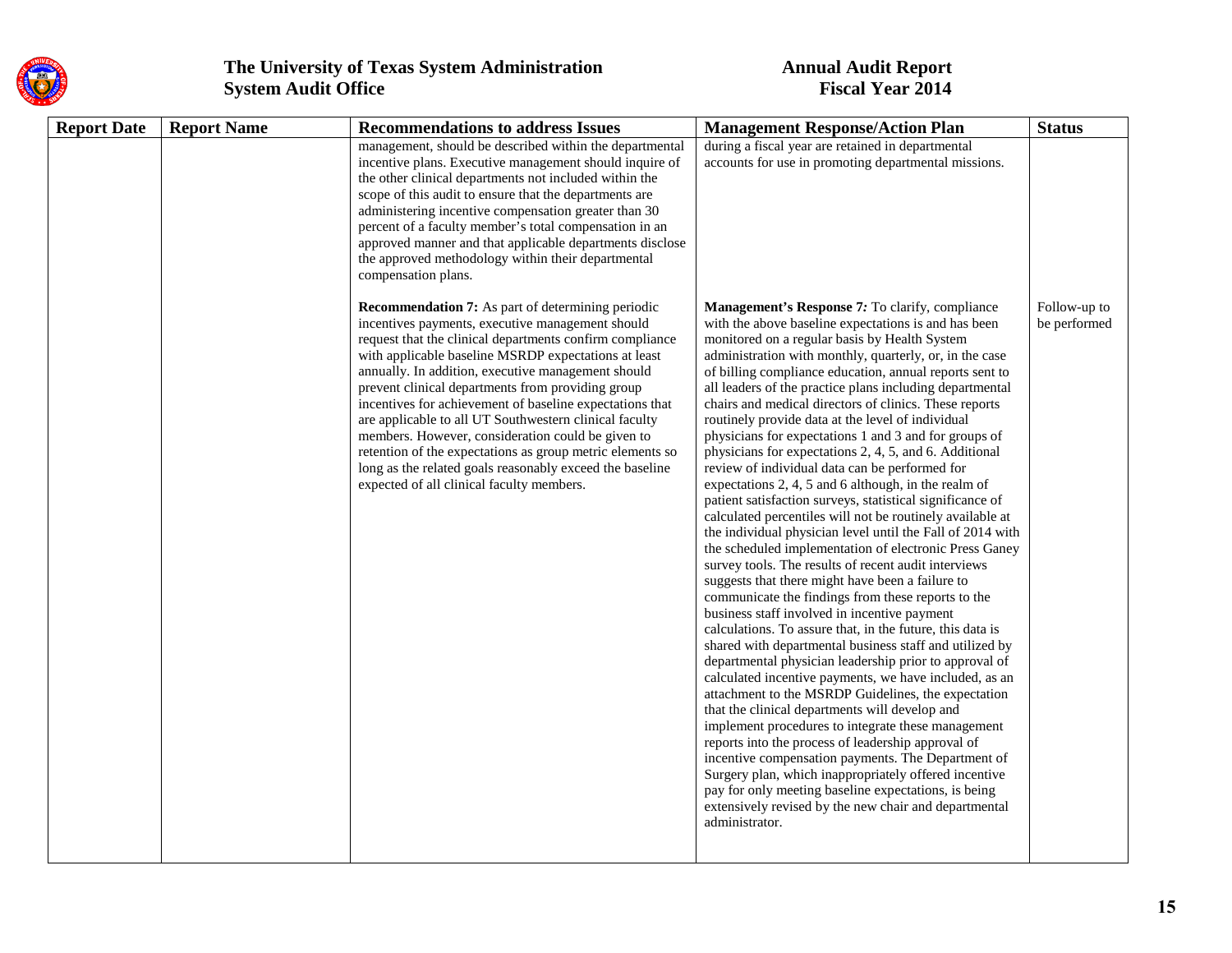

| <b>Report Date</b> | <b>Report Name</b> | <b>Recommendations to address Issues</b>                                                                                                                                                                                                                                                                                                                                                                                                                                                                                                                                                                                                                                                                                         | <b>Management Response/Action Plan</b>                                                                                                                                                                                                                                                                                                                                   | <b>Status</b>                |
|--------------------|--------------------|----------------------------------------------------------------------------------------------------------------------------------------------------------------------------------------------------------------------------------------------------------------------------------------------------------------------------------------------------------------------------------------------------------------------------------------------------------------------------------------------------------------------------------------------------------------------------------------------------------------------------------------------------------------------------------------------------------------------------------|--------------------------------------------------------------------------------------------------------------------------------------------------------------------------------------------------------------------------------------------------------------------------------------------------------------------------------------------------------------------------|------------------------------|
|                    |                    | Recommendation 8: Executive management should<br>require the clinical departments to develop well written<br>procedures for administration of incentive compensation.<br>Such a requirement could be included within the<br>Compensation Guidelines.                                                                                                                                                                                                                                                                                                                                                                                                                                                                             | Management's Response 8: The expectation that the<br>departments will develop well-written procedures<br>for administration of incentive compensation has been<br>included in the new attachment to the MSRDP<br>Compensation guidelines.                                                                                                                                | Follow-up to<br>be performed |
|                    |                    | Recommendation 9: Together, the Compensation<br>Guidelines and the departmental incentive compensation<br>plans describe compensation goals and practices for<br>hundreds of MSRDP faculty members. As illustrated with<br>Radiology and Ophthalmology, approval emails are at<br>higher risk of loss over time. Final approvals of the<br>Compensation Guidelines and departmental incentive<br>compensation plans should be formalized to include<br>evidence of written approval (signature and date) from the<br>provost/dean, the executive vice president for health<br>system affairs, and the president. The departmental plans<br>should also include formal approval (signature and date)<br>of the department chairs. | Management's Response 9: A standardized template<br>for departmental incentive plans has been drafted.<br>Included in this template is a signature page that<br>includes signatures and dates of written approval from<br>the departmental chair, provost/dean, the executive vice<br>president for health system affairs, and the president.                            | Follow-up to<br>be performed |
|                    |                    | <b>Recommendation 10:</b> To ensure that the clinical<br>departments include all disclosures required by the<br>Compensation Guidelines, executive management, as part<br>of the upcoming incentive plan review process, should<br>consider developing an incentive plan document template<br>for the departments which includes all necessary<br>disclosures required in each departmental plan.                                                                                                                                                                                                                                                                                                                                | Management's Response 10: A standardized template<br>for departmental incentive plans has been drafted. This<br>template addresses the disclosures A-E. Disclosure F is<br>individualized by department and is reviewed<br>individually at time of MSRDP Faculty Compensation<br>Advisory Committee review as shown in the review<br>template provided during the audit. | Follow-up to<br>be performed |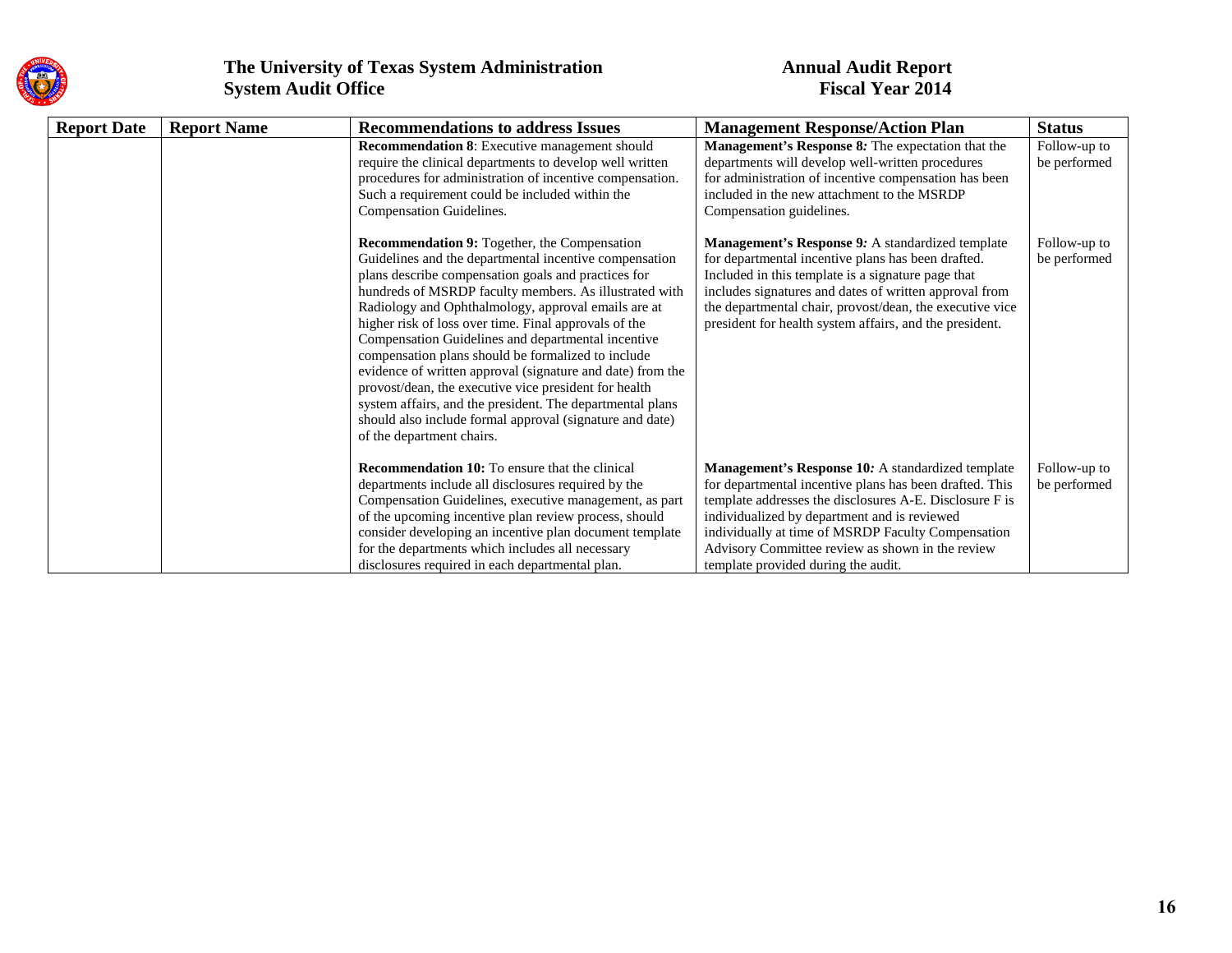<span id="page-18-0"></span>

| <b>Report</b> |                          | <b>High-Level</b>           |                                              |
|---------------|--------------------------|-----------------------------|----------------------------------------------|
| <b>Date</b>   | <b>Report Name</b>       | Objectives(s)               | <b>Observations/Results/Recommendations</b>  |
| 11/5/13       | <b>UT Austin Law</b>     | Perform special             | Minimize direct payments by the Law          |
|               | <b>School Foundation</b> | review of financial         | School Foundation and document spending      |
|               | <b>Special Project</b>   | management                  | policies.                                    |
|               |                          | practices of the UT         |                                              |
|               |                          | <b>Austin Law School</b>    |                                              |
|               |                          | in its use of funds         |                                              |
|               |                          | provided by the UTS         |                                              |
|               |                          | Law School                  |                                              |
|               |                          | Foundation                  |                                              |
| 11/12/13      | UT M. D. Anderson        | Perform investigation       | Allegations were found to be unsubstantiated |
|               | Procurement Special      | into complaint              |                                              |
|               | Project                  | received by the SAO         |                                              |
| 01/06/14      | UT El Paso NCAA          | Perform NCAA                | None                                         |
|               | <b>Agreed Upon</b>       | Agreed-Upon                 |                                              |
|               | Procedures               | Procedures on               |                                              |
|               |                          | <b>Athletics' Statement</b> |                                              |
|               |                          | of Revenues $\&$            |                                              |
|               |                          | Expenses (SRE)              |                                              |
| 01/10/14      | UT San Antonio           | Perform NCAA                | None                                         |
|               | NCAA Agreed Upon         | Agreed-Upon                 |                                              |
|               | Procedures               | Procedures on               |                                              |
|               |                          | Athletics' SRE              |                                              |
| 01/15/14      | <b>UT Pan American</b>   | Perform NCAA                | Retain adequate supporting documentation     |
|               | <b>NCAA Agreed Upon</b>  | Agreed-Upon                 | for travel expenses and properly review      |
|               | Procedures               | Procedures on               | athletic award letters.                      |
|               |                          | Athletics' SRE              |                                              |
| 01/15/14      | <b>UT Arlington NCAA</b> | Perform NCAA                | None                                         |
|               | Agreed Upon              | Agreed-Upon                 |                                              |
|               | Procedures               | Procedures on               |                                              |
|               |                          | Athletics' SRE              |                                              |
| N/A           | UTShare/PeopleSoft       | Provide management          | Observations were communicated to            |
|               | System                   | with an independent         | management on this multi-year project,       |
|               | Implementation           | analysis of the             | which ended in FY 2014. No formal report     |
|               | <b>Agreed Upon</b>       | PeopleSoft                  | was issued.                                  |
|               | Procedures               | implementation.             |                                              |

### **IV.Consulting Services & Non-audit Services Completed**

### **V. External Quality Assurance Review (Peer Review)**

See next page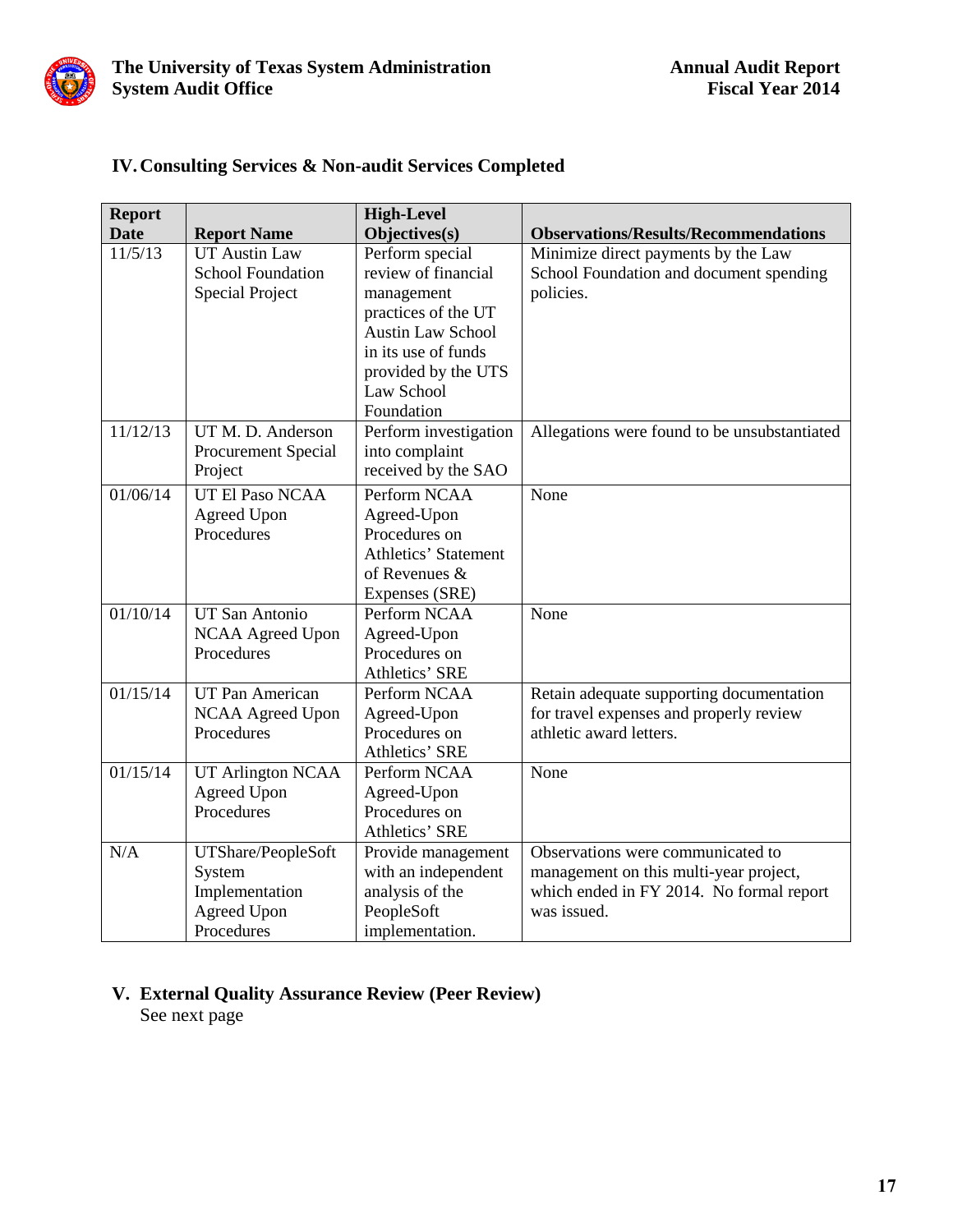

September 12, 2014

Mr. J. Michael Peppers, Chief Audit Executive The University of Texas System 210 W. 6th Street, Suite B.140E, Austin, TX 78701

We have completed an External Quality Assessment ("EQA") of The University of Texas System ("UT System" or "System") Audit Office ("System Audit Office" or "IA"). The EQA included an assessment of the level of conformance with the Institute of Internal Auditor's International Standards for the Professional Practice of Internal Auditing ("the IIA Standards"), the Generally Accepted Government Auditing Standards ("GAGAS"), as well as the relevant requirements of the Texas Internal Auditing Act ("TIAA"). Listed below are our observations:

- IIA Standards Based on our work, overall the System Audit Office generally conforms. We did identify process enhancement opportunities.
- GAGAS Our assessment of GAGAS was limited, based on System Audit Office's disclosure that no internal audits were performed during our assessment period under GAGAS. Based on our work, we did not identify conformance observations. We did identify process enhancement opportunities.
- TIAA requirements Other than the observations related to IIA Standards and GAGAS, no other observations were noted during our work.

Our services were performed and this report was developed in accordance with our contract dated February 18, 2014 and are subject to the terms and conditions included therein. Our Services were performed in accordance with the Standards for Consulting Services established by the American Institute of Certified Public Accountants ("AICPA"). Accordingly, we are providing no opinion, attestation or other form of assurance with respect to our work and we did not verify or audit any information provided to us. Our work was limited to the specific procedures and analysis described herein and was based only on the information made available through June 17, 2014, when field work was substantially completed. Accordingly, changes in circumstances after this date could affect the findings outlined in this report. This information has been prepared solely for the use and benefit of, and pursuant to a client relationship exclusively with The University of Texas System Administration. PwC disclaims any contractual or other responsibility to others based on its use and, accordingly, this information may not be relied upon by anyone other than The University of Texas System Administration.

We would like to offer a sincere thank you to you and your staff, and the Audit Committee and management of UT System, for the time and attention they provided during this assessment. We appreciate the opportunity to serve The University of Texas System Administration on this important engagement.

Very truly yours,

).<br>ricenaterhouse Coopers LLP

PricewaterhouseCoopers LLP

PricewaterhouseCoopers LLP, 1201 Louisiana, Suite 2900, Houston, TX 77002-5678 PricewaterhouseCoopers LLP, 1201 Louisiana, Suite 2900, Houston, 1X 77002-5678 Information contained herein is for the sole benefit and use of PwC's Client T: (713) 356 4000, F: (713) 356 4717, www.pwc.com/us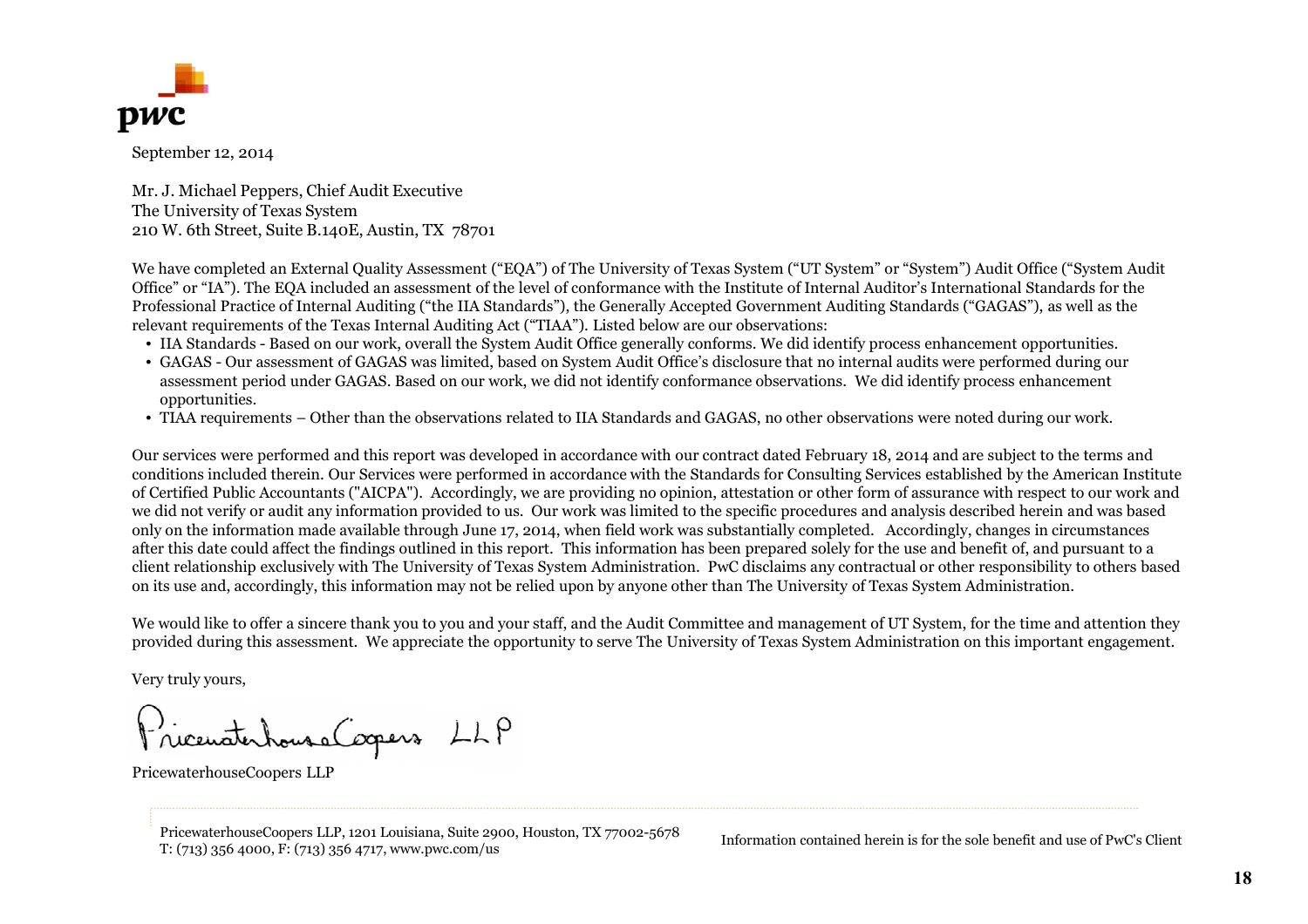

### **VI. Internal Audit Plan for Fiscal Year 2015**

| FY 2015 System Administration Audit Plan                                                        | <b>Budgeted</b> |                                                                                                                                                        |
|-------------------------------------------------------------------------------------------------|-----------------|--------------------------------------------------------------------------------------------------------------------------------------------------------|
| <b>Engagements</b>                                                                              | <b>Hours</b>    | <b>Description</b>                                                                                                                                     |
| <b>Financial</b>                                                                                |                 |                                                                                                                                                        |
| UT System Administration & Consolidation Financial Audit Assistance<br>- FY 2014                | 210             | Assistance on the external audit of the System Administration and Consolidated<br>financial statements for FY14 (year-end work).                       |
| UTS 142.1 Account Reconciliations & Subcertifications Audit - FY                                | 150             | Audit of the monitoring of account reconciliations and segregations of duties per                                                                      |
| 2014                                                                                            |                 | UTS 142.1 (year-end work for FY14)                                                                                                                     |
| UT System Administration & Consolidation Financial Audit Assistance<br>- FY 2015                | 275             | Assistance on the external audit of the System Administration and Consolidated<br>financial statements for FY15 (interim work).                        |
| Alzheimer's Council Fiscal Agreement Audit                                                      | 150             | Audit of the receipt and disbursement of all pass-through funds, as required by the                                                                    |
|                                                                                                 |                 | fiscal agreement between UT System and the Texas Council on Alzheimer's                                                                                |
|                                                                                                 |                 | Disease and Related Disorders (due Dec 2014).                                                                                                          |
| Guidance to Institutions on Systemwide Financial Audit - FY 2014                                | 40              | Provide guidance and coordination of year-end work performed for the FY14<br>external financial statements audit.                                      |
| Guidance to Institutions on Systemwide Financial Audit - FY 2015                                | 40              | Provide guidance and coordination of interim work performed for the FY15 external                                                                      |
|                                                                                                 |                 | financial statements audit.                                                                                                                            |
| NCAA Agreed-Upon Procedures at UT Arlington                                                     | 350             | Perform agreed-upon procedures regarding internal controls, revenues, and                                                                              |
| NCAA Agreed-Upon Procedures at UT EI Paso                                                       | 400<br>100      | expenses of the intercollegiate athletics programs for FY14 (due 1/15/15).                                                                             |
| NCAA Agreed-Upon Procedures at UT San Antonio<br>NCAA Agreed-Upon Procedures at UT Pan American | 400             |                                                                                                                                                        |
| <b>Financial Subtotal</b>                                                                       | 2115            |                                                                                                                                                        |
| <b>Operational</b>                                                                              |                 |                                                                                                                                                        |
| Executive Travel and Entertainment Expenses Audit                                               | 200             | Audit of executive travel and entertainment expenses.                                                                                                  |
| Oil and Gas Producers Audits<br>UTIMCO Separate Accounts Process Audit                          | 500<br>350      | Audits of oil and gas producers to ensure compliance with lease agreements.<br>Audit of the processes surrounding UTIMCO's separate accounts to ensure |
|                                                                                                 |                 | adequate controls are in place.                                                                                                                        |
| UTIMCO CEO/CIO Travel and Other Expenses Audit                                                  | 150             | Audit of CEO/CIO's travel and other expenses, consistent with audit requirements                                                                       |
| UT Presidential Travel, Entertainment & University Residence                                    | 750             | of UT System presidents and Chancellor.                                                                                                                |
| Maintenance Expense Audits                                                                      |                 | Audit of presidential travel, entertainment and university residence maintenance<br>(as applicable) expenses as required by Regents' Rule 20205.       |
| Carryforward                                                                                    |                 |                                                                                                                                                        |
| <b>Executive Travel and Entertainment Expenses Audit</b>                                        | 25              | Carry forward audit from FY14                                                                                                                          |
| UT Presidential Travel, Entertainment & University Residence<br>Maintenance Expense Audits      | 50              | Carry forward audit from FY14                                                                                                                          |
| <b>Operational Subtotal</b>                                                                     | 2025            |                                                                                                                                                        |
| <u>Compliance</u>                                                                               |                 |                                                                                                                                                        |
| <b>Proportional Benefits Audit</b>                                                              | 150             | Audit of the processes surrounding the calculation of proportional benefits.                                                                           |
| Joint Admission Medical Program Audit                                                           | 250             | Audit of Joint Admission Medical Program (JAMP) financial statement as required<br>by agreement with JAMP Council (due Dec 2014).                      |
| Library, Equipment, Repair and Rehabilitation (LERR) Expenditures                               | 350             | Audit of the appropriate use of LERR funds.                                                                                                            |
| Audit                                                                                           |                 |                                                                                                                                                        |
| UT Health Institution's Practice Plan Audits                                                    | 500             | Audit of practice plan at a TBD health institution (specific area/topic to be audited                                                                  |
| Guidance to Institutions on Practice Plan Audits                                                | 100             | TBD based on further analysis).<br>Provide audit program and guidance on the institutional internal audit conducted                                    |
|                                                                                                 |                 | practice plan audits.                                                                                                                                  |
| Guidance to Institutions on Proportional Benefits Audits                                        | 100             | Provide audit program and guidance on the institutional internal audit conducted                                                                       |
| Academic Workload Audit                                                                         | 500             | proportional benefits audits.<br>Audit of the academic institutions to determine compliance with Regents' Rule                                         |
|                                                                                                 |                 | 31006 Academic Workload Requirements and institutional procedures related to                                                                           |
|                                                                                                 |                 | academic workload                                                                                                                                      |
| <b>Carryforward</b><br>UTHSC-Tyler PQRS Practice Plan                                           | 400             | Carry forward audit from FY14                                                                                                                          |
| UT Southwestern Comp Plan Practice Plan                                                         | 20              | Carry forward audit from FY14                                                                                                                          |
| <b>Compliance Subtotal</b>                                                                      | 2370            |                                                                                                                                                        |
| <b>Information Technology</b>                                                                   |                 |                                                                                                                                                        |
| Texas Administrative Code 202 Audit                                                             | 150             | Bi-annual audit of System Administration's compliance with the Texas<br>Administrative Code (TAC) 202 information security requirements.               |
| UT Tyler TAC 202 Audit                                                                          | 150             | Bi-annual audit of UT Tyler's compliance with TAC 202 requirements.                                                                                    |
| <b>IT Security Governance Audit</b>                                                             | 300             | Audit of IT security governance across the UT System.                                                                                                  |
| Mobile and Personal Device Management Audit                                                     | 300<br>600      | Audit of personal and mobile device management across the UT System.                                                                                   |
| UTShare Post Implementation Reviews                                                             |                 | Conduct post implementation reviews of PeopleSoft at System Administration and<br>provide related guidance and oversight to the institutions.          |
| <b>Information Technology Subtotal</b>                                                          | 1500            |                                                                                                                                                        |
| <b>Follow-up</b>                                                                                |                 |                                                                                                                                                        |
| System Administration Follow Up FY 2014                                                         | 300             | Follow-up on open recommendations from previous audits.                                                                                                |
| <b>Follow Up Subtotal</b><br><b>Projects</b>                                                    | 300             |                                                                                                                                                        |
| UT Rio Grande Valley Consulting Project                                                         | 800             | Provide consulting services on the development of UT Rio Grande Valley.                                                                                |
| Carryforward                                                                                    |                 |                                                                                                                                                        |
| UT Austin Procurement Special Project                                                           | 40              | Carry forward audit from FY14                                                                                                                          |
| <b>Projects Subtotal</b><br><b>Reserve</b>                                                      | 840             |                                                                                                                                                        |
| Special Requests - TBD                                                                          | 1645            | Provide assistance to UT System executive management in addressing                                                                                     |
|                                                                                                 |                 | unexpected issues (reviews, investigations, third-party engagements, etc.)                                                                             |
| <b>Reserve Subtotal</b>                                                                         | 1645            |                                                                                                                                                        |
| <b>Total Hours</b>                                                                              | 10795           |                                                                                                                                                        |
|                                                                                                 |                 |                                                                                                                                                        |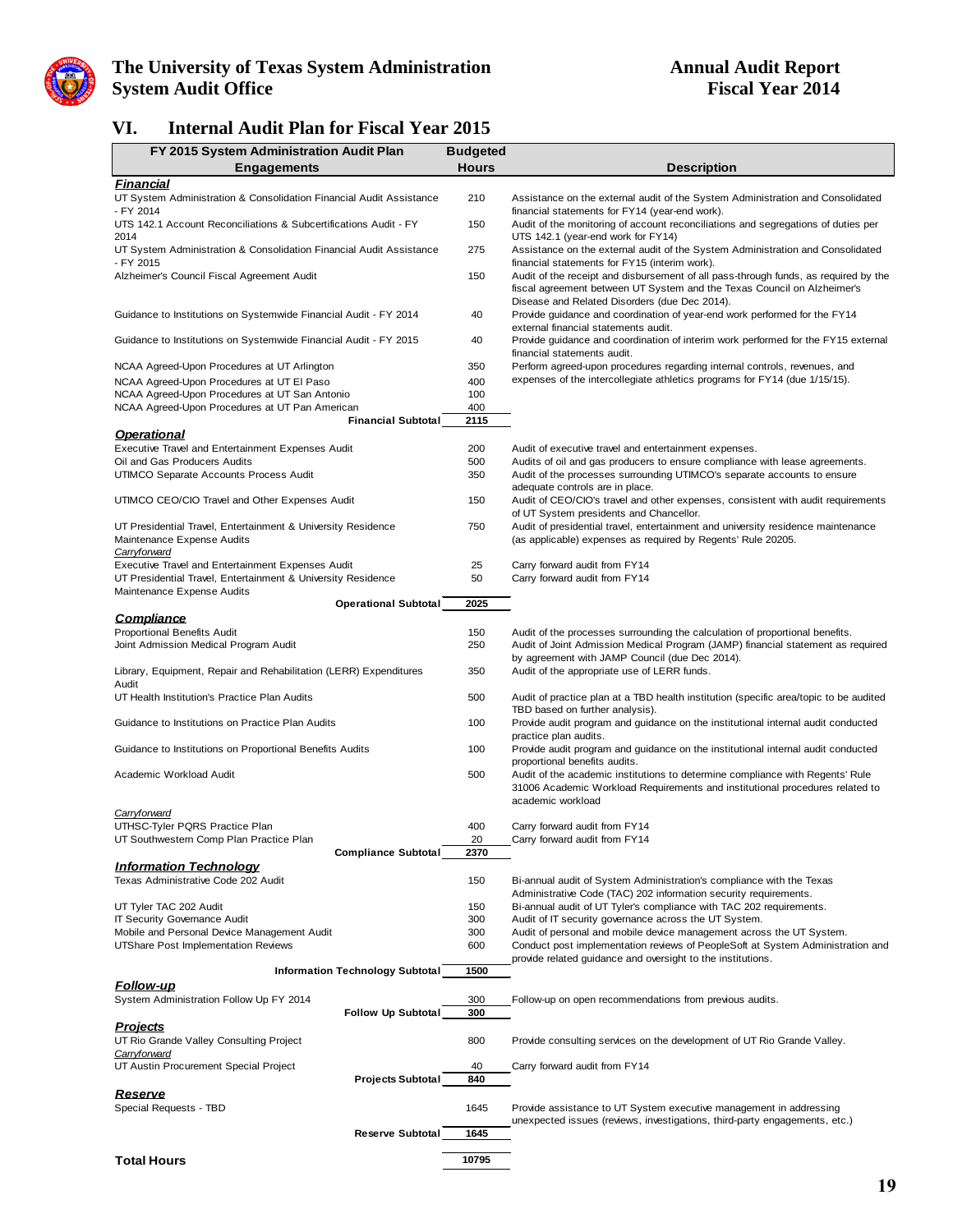

| FY 2015 Audit Plan                                 | <b>Budgeted</b> |                                                                                                                                                                                                                                                                                                                                                                                                                   |
|----------------------------------------------------|-----------------|-------------------------------------------------------------------------------------------------------------------------------------------------------------------------------------------------------------------------------------------------------------------------------------------------------------------------------------------------------------------------------------------------------------------|
| <b>Operations</b>                                  | <b>Hours</b>    | <b>Description</b>                                                                                                                                                                                                                                                                                                                                                                                                |
| <b>Internal Audit Operations</b>                   | 2930            | Strategic planning, metrics oversight and communications are priorities in<br>operations, followed by resource development, technology maintenance and timely<br>responses to auditor and management requests for support.                                                                                                                                                                                        |
| Reporting                                          | 1050            | Development and Delivery of reporting to the System Administration Audit<br>Committee and the ACMRC Committee of the Board. This category includes risk<br>assessment activities and reporting.                                                                                                                                                                                                                   |
| Oversight                                          | 1750            | Oversight includes Institutional Audit Committee and UTIMCO audit meetings<br>support and attendance. However, primary focus is on the monitoring of audit team<br>needs, semi-annual Internal Audit Council Meetings and necessary education<br>development and oversight for the deployment of initiatives and other reporting<br>activities. Quality Review and System-wide analysis is part of this category. |
| Investigation Oversight & Management Collaboration | 700             | Preparation for and attendance at System Administration meetings for purposes of<br>understanding the context and need of internal audit. Also includes investigations<br>oversight and responses to State Auditors requests.                                                                                                                                                                                     |
| General and Administrative                         | 400             | General administration and coordination.                                                                                                                                                                                                                                                                                                                                                                          |
| <b>Total Hours for Operations</b>                  | 6830            |                                                                                                                                                                                                                                                                                                                                                                                                                   |

| FY 2015 Audit Plan                                        | <b>Budgeted</b> |                                                                         |
|-----------------------------------------------------------|-----------------|-------------------------------------------------------------------------|
| <b>Initiatives</b>                                        | <b>Hours</b>    | <b>Description</b>                                                      |
| Institutional Audit Committee Independence and Capability | 530             | Strengthen institutional audit committee independence and capability    |
| Systemwide and Institutional Risk Management              | 0               | Assess System wide and institutional risk management                    |
| Governance Resources                                      | 300             | Provide leading practice resources for governance                       |
| Internal Audit Mission, Values and Supporting Operations  | 700             | Standardize internal audit mission, values and supporting operations    |
| Risk Assessment Methodology                               | 600             | Enhance risk assessment methodology                                     |
| Audit and Reporting Models                                | 100             | Develop audit and reporting models                                      |
| <b>Team Competencies</b>                                  | 630             | Quantify and improve team competency                                    |
| Internal Audit Metrics and Quality Program                | 600             | Align internal audit metrics and quality program with improvement plans |
| <b>Total Hours for Initiatives</b>                        | 3460            |                                                                         |
| <b>Total Budgeted Hours</b>                               | 21085           |                                                                         |

*Risk Assessment/Methodology Used to Develop FY 2015 Annual Audit Plan & High Risks Not Included* The System Audit Office FY 2015 Annual Audit Plan (Audit Plan) includes three sections: Engagements (audit work performed at System Administration and institutions), Operations (ongoing System Administration and oversight activities), and Initiatives (developmental System Administration and Systemwide initiatives that may be employed over multiple years).

The System Audit Office conducted research on System Administration departments to gather and analyze information on the activities of the area, past audit coverage, and related risks. The System Audit Office also held over 20 meetings with department heads, executive management members, and the audit committee chair to discuss high-risk areas and related potential audits. This information was used to develop the risk-based audits to be conducted at System Administration or at one or more of the institutions, which are included in the Engagements portion of the Audit Plan. Along with the audits derived directly from the risk discussions, the Audit Plan includes other required and/or recurring work that is performed at System Administration or the institutions. Several of these audits also address risks identified during the Audit Plan development process. In addition to the risk-based and required engagements and other activities, hours are budgeted to set aside time for special requests related to unexpected issues that may arise during the fiscal year.

Additional high risks that were identified but not part of the Audit Plan, were in areas including, but not limited to, academic support, investment strategy, supply chain management, and compliance. Several of the risk areas are in some sort of transition and not ready to be audited. Additionally, some of the high risks are addressed by external party audits or have had internal audit coverage in recent fiscal years.